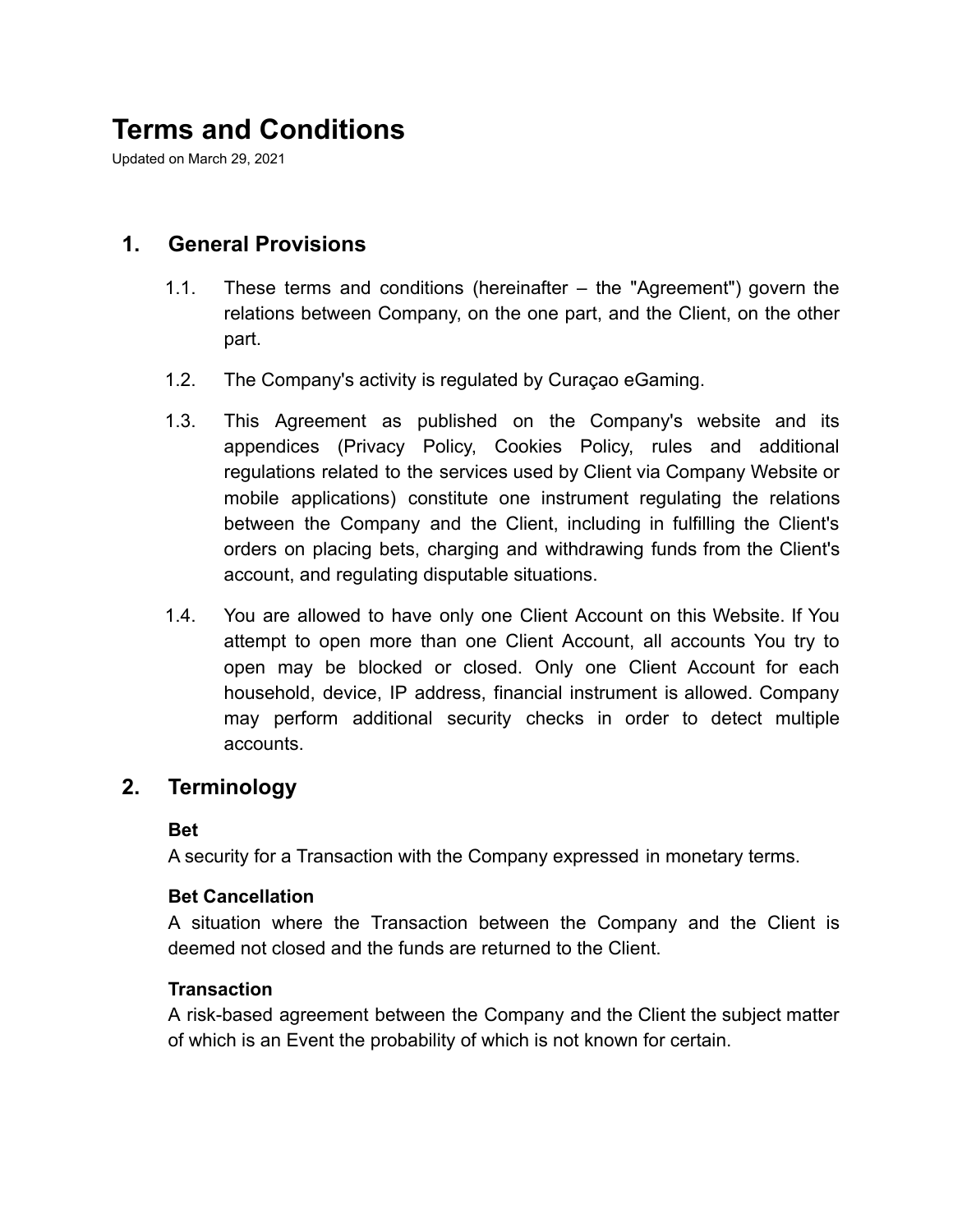#### **Event**

Any fact of Match the expected probability of which is used by the Company to calculate the coefficient.

#### **Coefficient**

A value formed by the Company for each Event in the Line based on its expected probability and used for resolving the Transaction.

#### **Line**

A Group of Events determined by the Company with their Coefficients.

#### **Match**

A sports competition between two or more sportsmen or teams the Events of which are used to form Lines.

#### **Client**

An individual over 18 years of age who accept and agree with the Terms and Conditions set out by Company

# **3. Betting Rules**

- 3.1. Every Match in the sports world is characterized by numerous things taking place during the course of the Event. Based on its experience and analysis of the Clients' preferences, the Company selects the most significant of the Events that attract the greatest interest.
- 3.2. All Events so selected are further classified with forming Lines and assigning a certain Coefficient to each Event in the Line.
- 3.3. The Company's Clients can use their knowledge and experience in sport to determine the probability of Match Events being of the most interest to them by making Transactions for these Events.
- 3.4. The Company may cancel Transactions with persons who:
	- 3.4.1. are under age;
	- 3.4.2. are participants of the Events (including, but not limited to, sportsmen, trainers, judges, beneficiaries and managers of clubs or other persons who can influence the Events) or act on their behalf;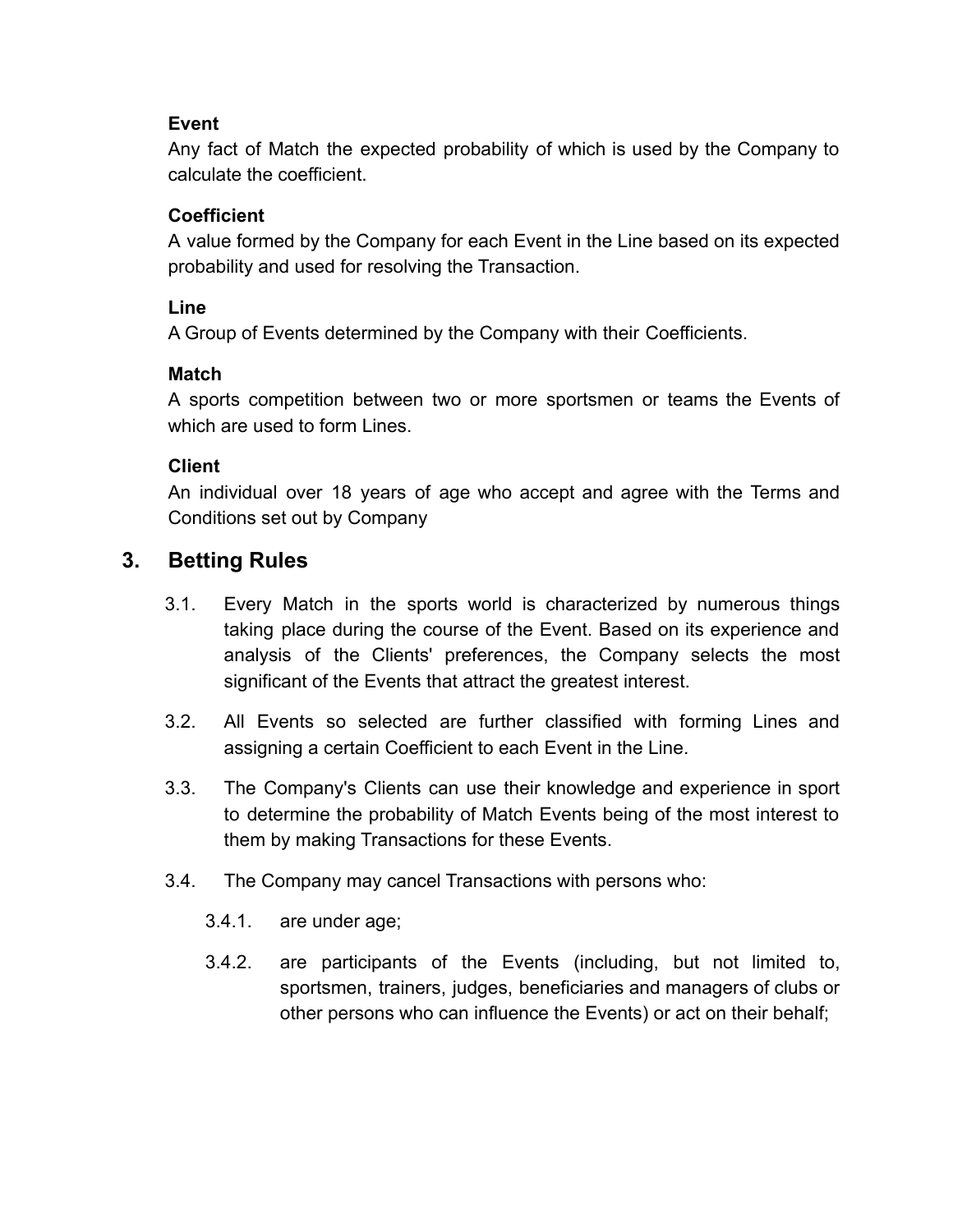- 3.4.3. if it is determined that one of the betting participants has several gaming accounts (multiple registration), with the exception of the cases approved by the Company;
- 3.4.4. do not meet the established regulations or the provisions of this Agreement;
- 3.4.5. are located in the United States, United Kingdom, Turkey, France, Sweden or any other country with similar legal concept.
- 3.5. The Company shall on an individual basis determined whether it will accept Bets from a certain private individual or not.
- 3.6. Bets for the Events listed on the Company Website may be accepted before the beginning and during the Match, depending on the type of Bet. The date and time of the Match, as well as other information about the Match published on the Company Website are provided for reference only. Resolving the Bets is based on the actual beginning time of Matches and Events determined based on the information from official sources and/or other sources of sports information.
- 3.7. The Company reserves the right to limit the minimum or maximum Bet amount at its sole and absolute discretion.
- 3.8. The Company reserves the right to restrict access to a particular sport at its sole and absolute discretion.
- 3.9. The Company reserves the right to restrict access to any of the sections of the Company Website at its sole and absolute discretion.
- 3.10. The Company reserves the right, at its sole discretion, to cancel Bets when the Client places Bets on the same outcome of an Event.
- 3.11. The Company has the right to regard this as a violation of our Terms and Conditions, which may lead to the closure of the particular sport, betting section or the Client's account.
- 3.12. In a pre-match (where Bets are accepted before the Match starts), the Company may change the terms, cancel or suspend accepting Bets until the announced beginning of the Match.
- 3.13. The Company may suspend accepting Bets during the Match due to any technical errors or if it suspects any fraudulent actions. In case the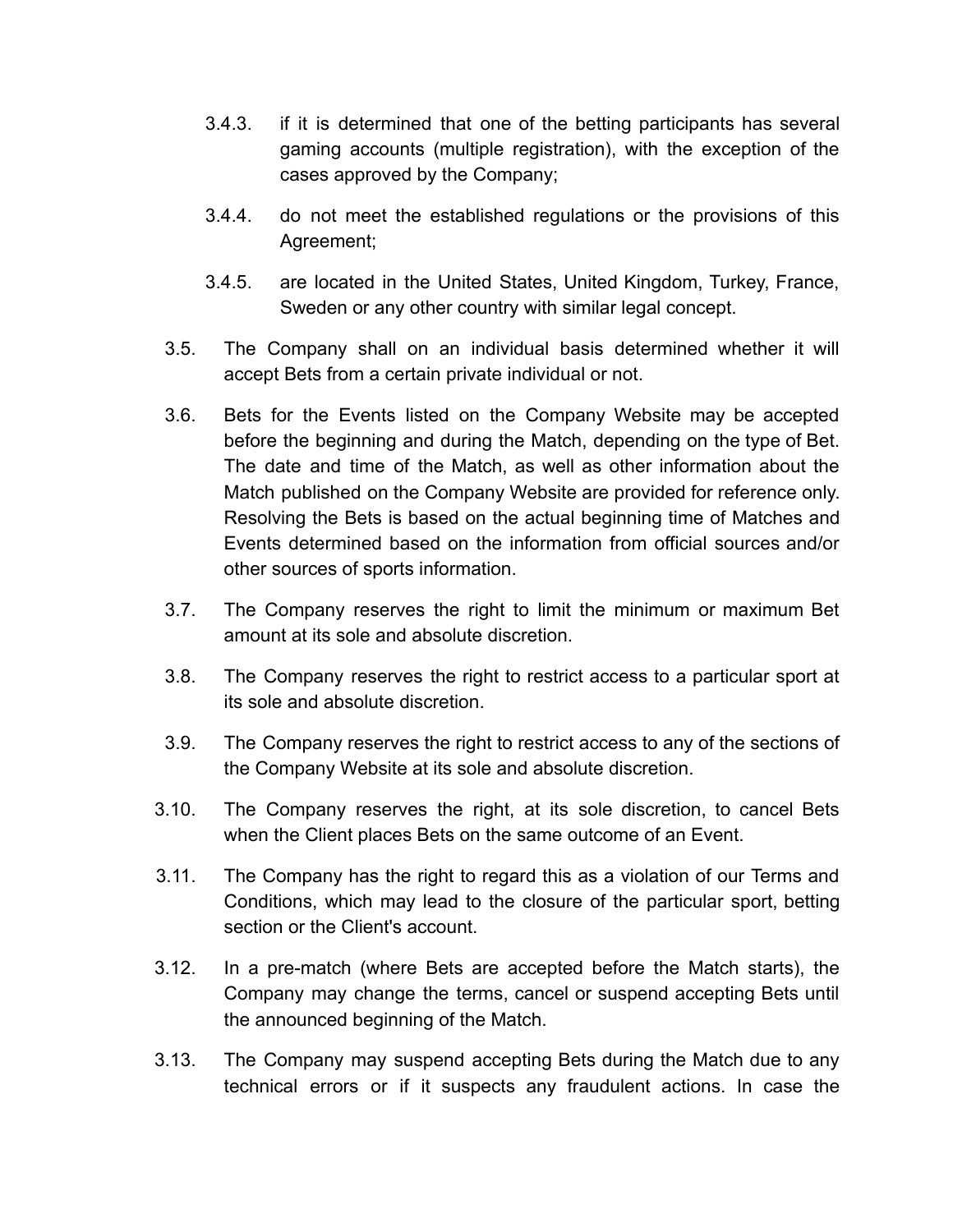technical errors occurred during the broadcast of the Match, the Company reserves the right to void Bets made during the technical errors with Coefficient of 1.0.

- 3.14. The terms of Bets are not fixed, therefore before making a Transaction you should review the up-to-date terms of Bets. Changes in Bet terms shall not apply to previously registered Bets.
- 3.15. A Bet is deemed registered after the Company receives and agrees to fulfill the Client's request. After this procedure, the Client shall forfeit the right to change or to cancel the registered Bet.
- 3.16. A Bet with a positive result is a Bet where the Client's assumptions as to the probability of all its Events are right.
- 3.17. The maximum daily gain for sportsbetting per player payable by the Company is 15,000 Euro or its equivalent in another currency.
- 3.18. The maximum amount that can be withdrawn from casino wins is 125,000 EUR per player per month. The Company may limit the withdrawal limit to 50,000 EUR per month in case the player wins per a single win more than 50,000 EUR or an equivalent sum in a different currency, unless stipulated differently in the Agreement. The daily, weekly and monthly limits of withdrawal can be revised and changed by the Company on a case-by-case basis. Exceptions to these withdrawal rules can be made upon the discretion of the Company.
- 3.19. The financial resolving of Bets shall be based on TV broadcasting and Press Association statistics, except where there is evidence of incorrect statistical data.
- 3.20. If the data (date, time, result, or team name) from various information sources differ, the Company may suspend calculating Bets until the validity of data is ascertained. If the information about the Matches available on the Website differs from TV Broadcasting, the Company shall reserve the right to make calculations based on TV broadcasting.
- 3.21. Resolving Bets shall be based on incorrect data and recalculated and their financial results shall be further adjusted.
- 3.22. Registered Bets may be returned in the following cases: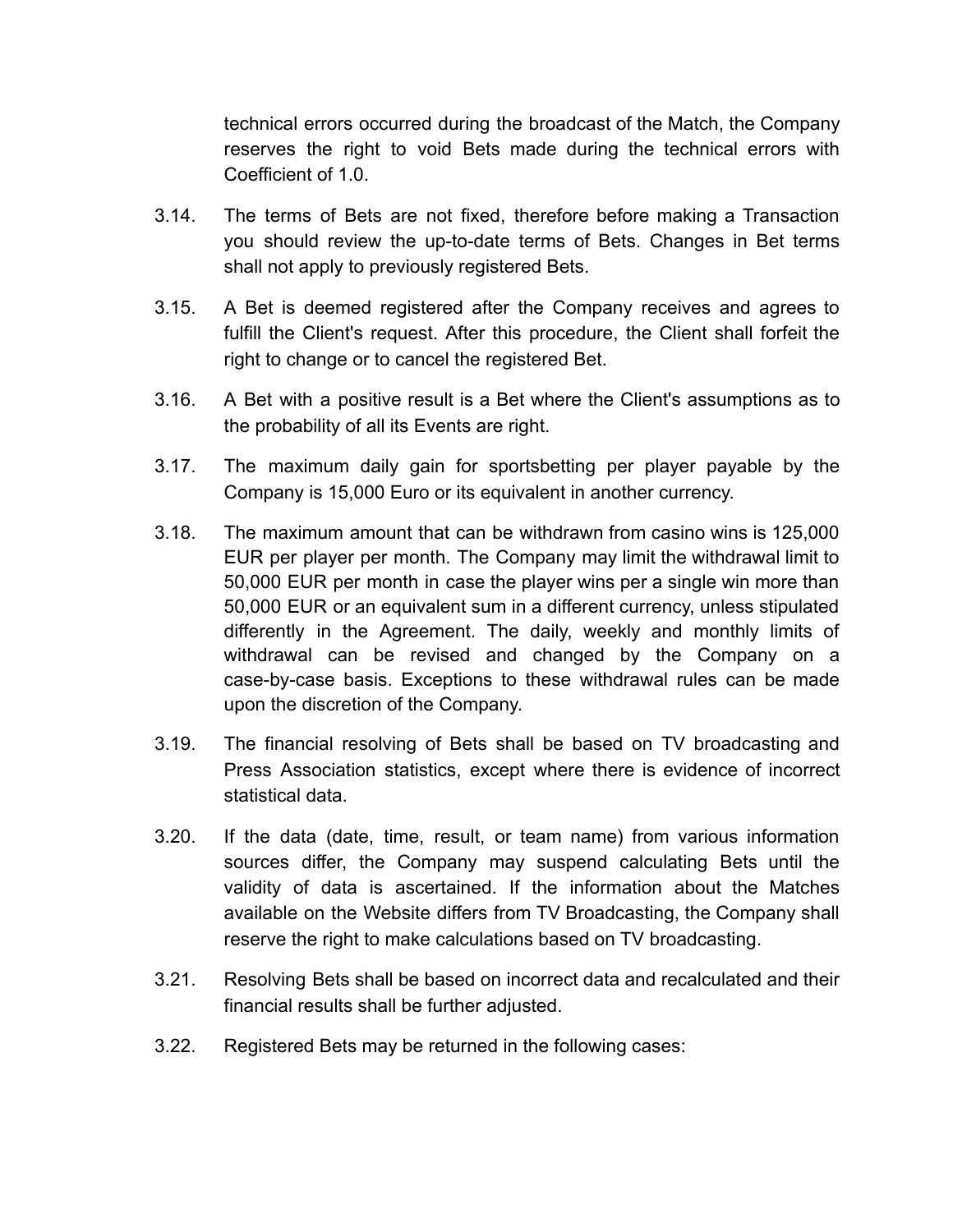- 3.22.1. Bet registration took place after the Match began (save for the Bets that can be accepted during the Match);
- 3.22.2. A Bet was registered in the period between the end of the Event and the update of the information about this Event on the Company Website, which means that the Client could already know about its occurrence or non-occurrence;
- 3.22.3. Bet registration based on incorrect information or as a result of technical errors;
- 3.22.4. An abandoned Match was not resumed within 48 hours after its beginning (except for the Bets made for the Events that took place during the Match);
- 3.22.5. The Match is canceled or its official beginning time is postponed by over 48 hours;
- 3.22.6. The Match is not finished within 48 hours after its official beginning and/or is declared void;
- 3.22.7. The Match is not finished, is declared void or is not played in a regular mode (for example, for reasons of its interruption, disqualification, dismissal, or kick-off changes).
- 3.22.8. A Match participant withdraws in the process of the Match (except for the Bets made for the Events that took place before withdrawal and for the Match outcome);
- 3.22.9. The declared participant does not take part in the Match;
- 3.22.10. The Match is transferred to a pitch other than the declared one;
- 3.22.11. The Client provides false information or documents, or other instances of providing knowingly misleading information to the Company;
- 3.22.12. The Client commits any fraudulent actions;
- 3.22.13. The Client fails to meet legal regulations or any provisions or terms hereof.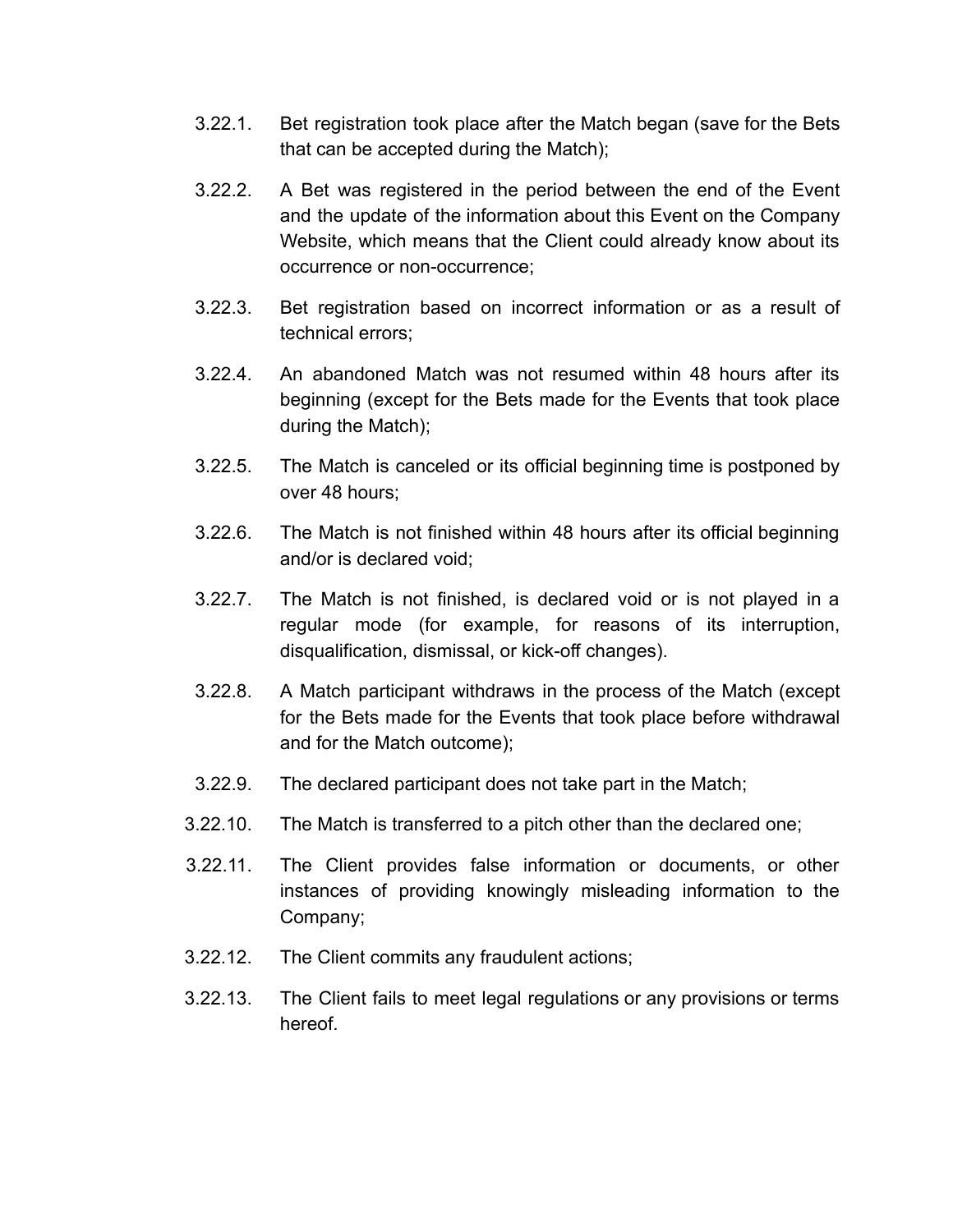- 3.23. The revision of Match results following which one of the participants receives a forfeit defeat shall not affect the Bet results calculated immediately after its end based on official information sources.
- 3.24. The Company may deny accepting Bets without notifying the Client in advance, explaining the reasons or paying any compensation.
- 3.25. Special rules are also applied for football betting.

# **4. Execution, Amendment and Termination of these Terms & Conditions**

- 4.1. Entering into this Agreement with the Company is initiated by the Client through registration on the Company Website. Registration is performed by clicking the 'Join now' button on the Company Website and following the step-by-step instructions. Registration on the Company Website implies the full and unconditional understanding and acceptance by the Client of all the provisions of these Terms and Conditions.
- 4.2. The Company has the right to deny the registration on the Company Website to a Client who is located in a country wherein local legislation restricts, prohibits and/or cannot provide services in the field of gambling, for example the United States, United Kingdom, Turkey, France, Sweden or any other country with similar legal concept.
- 4.3. Entering into this Agreement is coupled with an opening of a Сlient's account which allows the Client to enter into Transactions with the Company. The Agreement is considered concluded from the moment of the opening of an account for the Client by the Company.
- 4.4. By accepting the terms hereof, the Client confirms their consent to the processing of all their personal data disclosed to the Company for the latter to meet the requirements of law and this Agreement. The consent to personal data processing includes consent to the collection, systematization, accumulation, storage, specification (update or change), use, depersonalization, blocking, destruction, and distribution (transfer) of such personal data to third parties (financial organizations that take measures to ensure compliance with the laws on counteracting the legalization of money from crime and the financing of terrorism, licensing authorities, or state bodies at their request).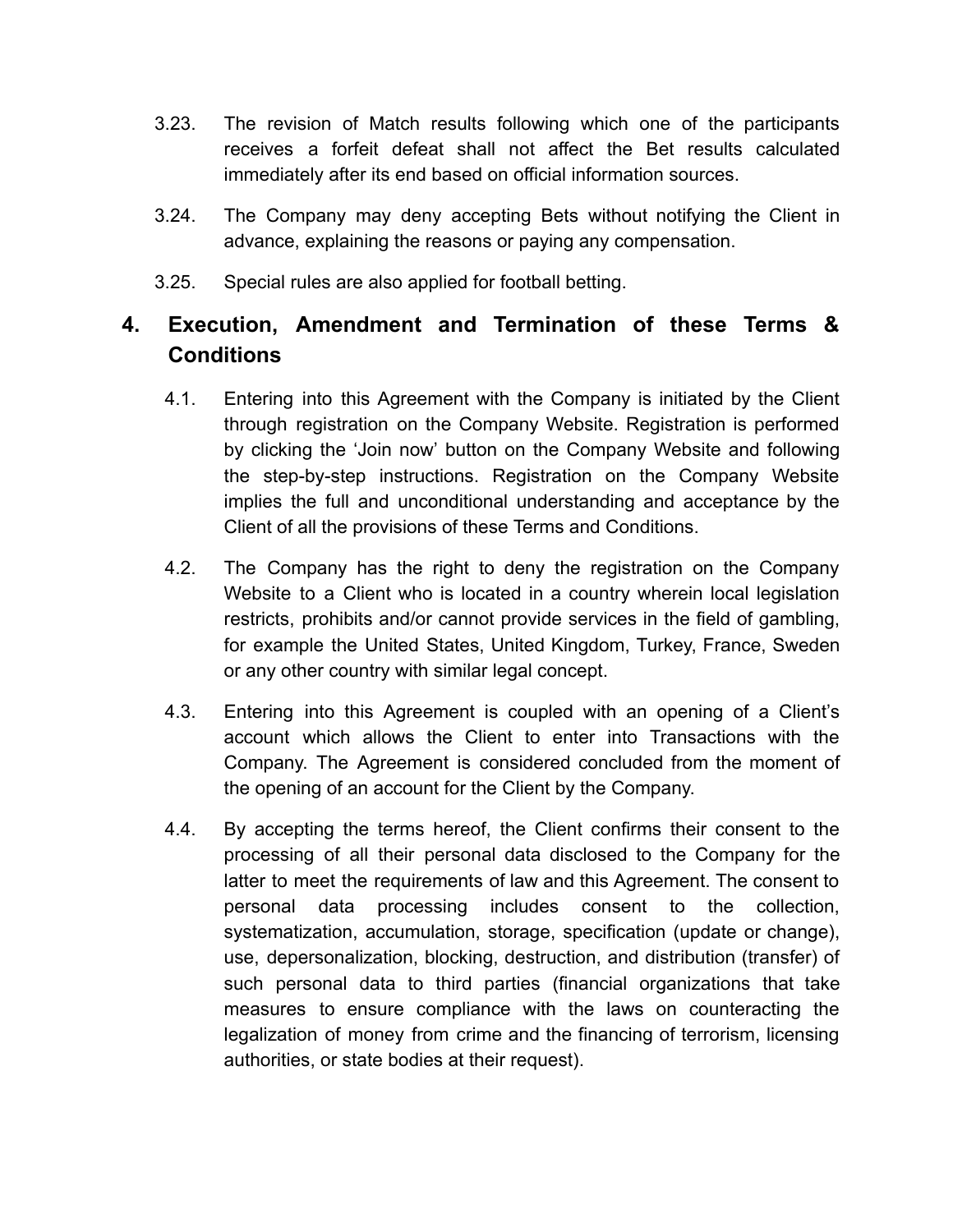- 4.5. Storing of the personal data provided is carried out for the duration of the period of use of the Company Website by the Client but not less than the period established by laws applicable to the Client in relation to the gambling regulations. Consent to the processing of personal data may be revoked by submitting an appropriate written application, except in the events where existing legislation prevents such revocation.
- 4.6. The Company may make amendments to this Agreement on a unilateral basis. The terms and date when a new version hereof will take effect will be specified in a press release on the Company Website or via e-mail. The provisions of the new version hereof shall only apply to the Transactions made after its effective date.

The original text of this Agreement is in English. Any language translations will be based on the original English text. The original English version will prevail, including in case of any conflicts between the original English text and an another language text.

- 4.7. Either party may terminate this Agreement with a preliminary written notice sent to the other party ten (10) business days in advance. Termination of this Agreement shall not affect the Bets opened before its termination for which no results were calculated, or the initiated replenishment or withdrawal operations on the account, or any other rights or obligations that arose before the termination date hereof. Within the terms defined above, Client shall send such written notice to our support service in the Chat to notify Company of termination of this Agreement. To send a message in the support Chat, Client should enter to its account, select HELP DESK from the menu and send a message. Refunds in connection with termination of the Agreement are subject to the rules set out in section 5 of these Terms and Conditions.
- 4.8. The Company may unilaterally terminate this Agreement without a preliminary notice to the Client by canceling all registered Bets and closing the client account, if the Company has grounds to believe that the Client violates any provisions of this Agreement or commits, or attempts to commit, any illegal actions.
- 4.9. The Client is prohibited from using any devices such as robots or other artificial assistants, external programs or mathematical techniques or any manipulative strategies that distort normal gameplay and give the Client an unfair advantage and do not leave place for chance (especially in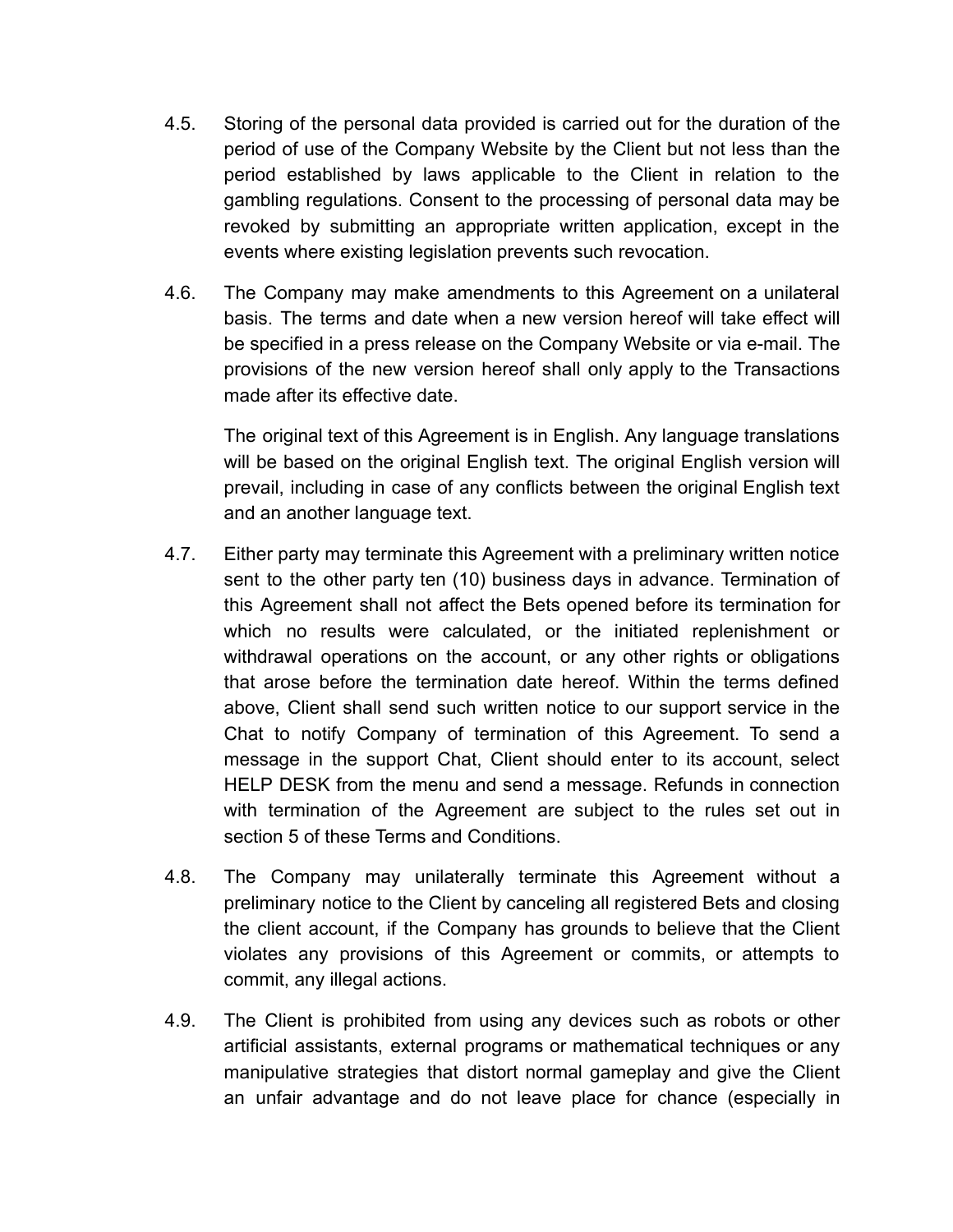roulette games). Any such assistance will be considered by the Company as fraud and unfair gameplay which means that the Company has the right to to close the Client's Account and forfeit available funds.

- 4.10. After this Agreement is terminated, provided the Client is not engaged in any unlawful activities or attempts thereof, the funds free from any liabilities to the Company or other third parties shall be returned from the client account to the Client by any means convenient for the Company.
- 4.11. The Company has a right to terminate this Agreement without a preliminary notice and without giving additional explanations, then available funds on the balance free from any liabilities to the Company or other third parties will be paid out to the payment system used for depositing or any other at the sole discretion of the Company.
- 4.12. Responsible Gambling. If the Client wish to restrict his/her gambling, he/she may use a self-exclusion facility. The self-exclusion facility is voluntary and enables the Client to close his/her Client Account or to restrict an access to his/her Client Account for chosen period.

Closing of a Client Account (total self-exclusion). If the Client want to stop using the Company Website, the Client can use a total self-exclusion facility by closing his/her Client Account. In this regard Client must send a request on closing of his/her Client Account to support service as indicated below. Before the Client self-excludes he/she must close any open gaming sessions. In this case Company also recommends the Client to delete all Company's applications from all Client's devices. Total self-exclusion takes place after all Events to which Transactions were made happened and after Client Account's balance reaches zero. After total self-exclusion the Client has the right to make a request to Company on re-opening the Client Account. With that Company has the right to refuse re-opening the Client Account with no reason giving.

Restriction of the access to Client Account. If the Client want to restrict his/her gambling for the certain period, the Client must send a request on restriction of the access to Client Account with indicating the desired restriction period to support service as indicated below. The minimum restriction period is 1 (one) day. Once the Client Account has been self-excluded, the Client shall not be able to reactivate his/her Client Account under any circumstances until the expiry of the period chosen due to this clause. At the expiry of such period, the Client may re-start to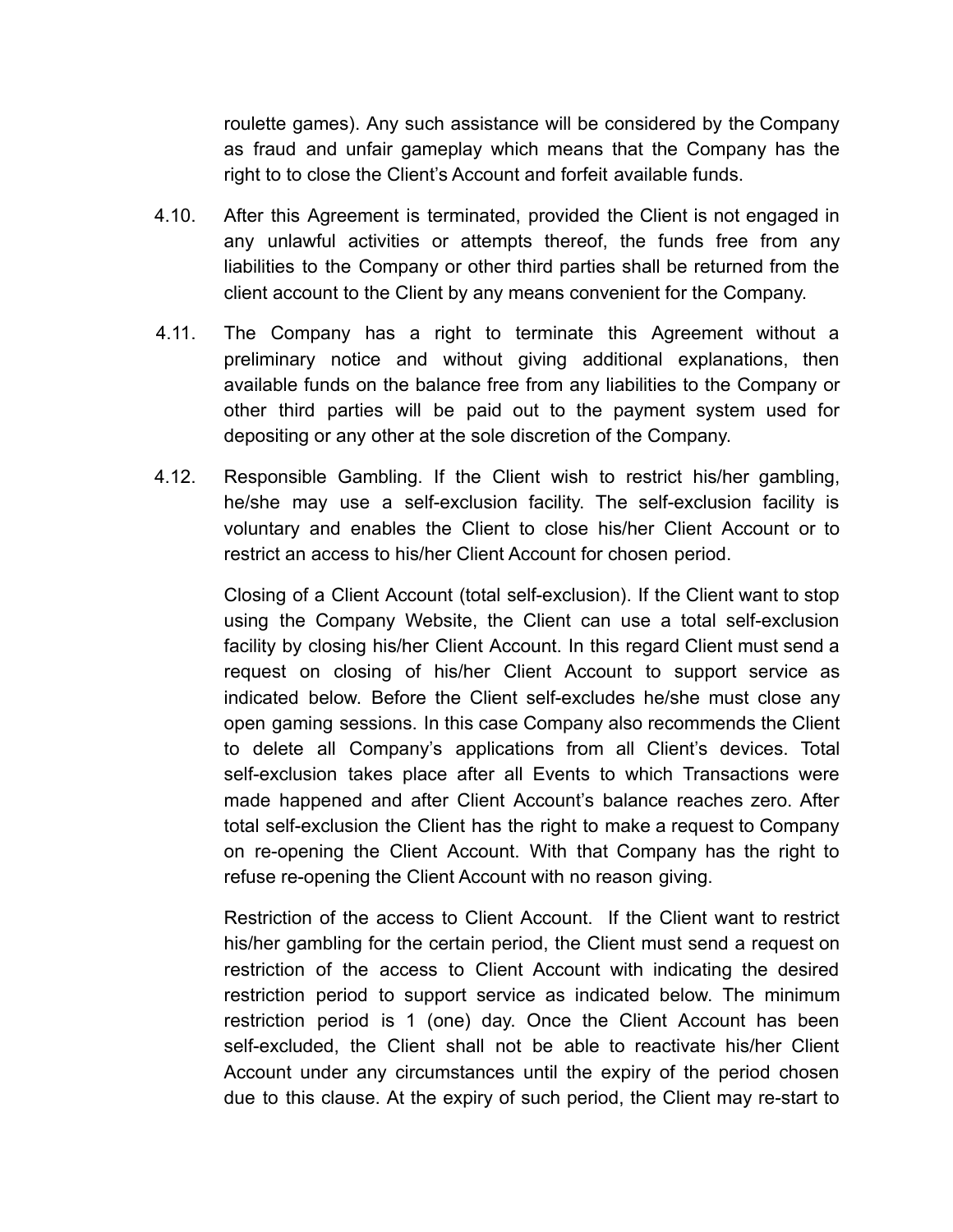use the Company Website by contacting Support Service and requesting reactivation of the Client Account. In this case Reactivation of the Client Account will be carried out within 24 hours from the request to Support Service.

Self-exclusion request may be send to our support service in the Chat. To send a message in the support Chat, Client should enter to his/her account, select HELP DESK from the menu and send a message.

Closing or restriction of the Client Account will be performed within 24 hours from the related request being made. Refunds unused balance of funds of the Client are subject to the rules set out in section 5 of these Terms and Conditions. During the self-exclusion period the Client cannot made new Transactions and made payments. Transactions made before the self-exclusion will be considered valid before the Event to which Transactions have been placed.

All attempts to open a Client Account after self-exclusion will be rejected, and deposit and current bets will be tied up.

#### **5. Client Account. Payments**

- 5.1. If you want to place a bet on the Company Website, you must deposit monies into your client account opened upon registration.
- 5.2. All available payment methods (including via mobile applications) are described on the Company Website.
- 5.3. The Company Website, and including the service available on it, is not a payee and does not provide payment services. All payments are made through payment agents and/or payment systems (list of payment methods). Payments by other means will not be deemed to have been properly made, the Client is liable for all losses and damages arising out of such failure.
- 5.4. Bets shall be accepted in the amount not exceeding the current balance on the client account.
- 5.5. All of the funds deposited to your Client Account need turned over at least one (1) time before they can be withdrawn. Clients are able to withdraw unused deposited funds from the Company after having turned them over at least one (1) time.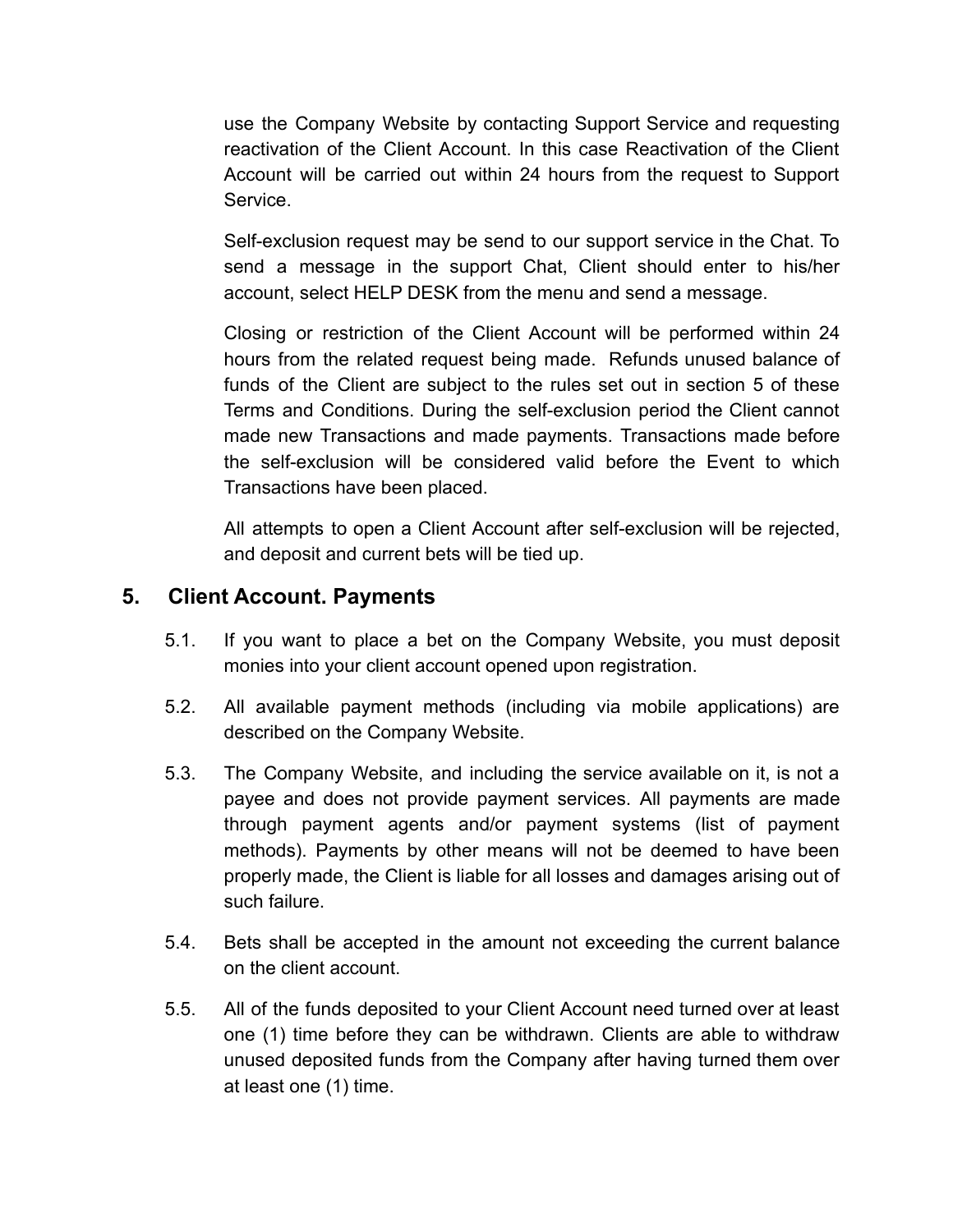- 5.6. The Bet amount shall be written off the client account after the Bet is registered. If Bets are calculated with a positive result, it shall be entered on the client account.
- 5.7. The funds shall be charged to the client account:
	- 5.7.1. after successful e-mail/SMS verification;
	- 5.7.2. using the methods listed on the Company Website subject to the restrictions the Company may impose on any method from the list;
	- 5.7.3. in the payment currency used by the Client to replenish the client account. In this case, the balance on the client account will be reflected in the currency selected by the Client in the account settings and will be an indicative value the amount of which will depend on the quotations set on the financial market;
	- 5.7.4. to the extent the Client acts as the payer and the payee.
	- 5.7.5. the rules of conducting Transactions and guarantees of the Client have been observed.
- 5.8. The Client account can be deposited in currency selected at the first deposit. Subsequent changes of the selected currency is not available.
- 5.9. A payment system or a payment agent will be entitled to recover additional currency exchange rates or other charges defined by a payment system or a payment agent. Information about recovered charges is shown for the Client on a case by case when making withdrawal.
- 5.10. If the Client is not account holder in payment method used by You for making payment at the Company Website, we reserve the right to treat any deposit into your Client account as being invalid (an any winnings arising from such deposit as void) pending the satisfactory completion of all relevant checks.
- 5.11. If You do not have sufficient funds in your client account, You will be unable to place a Bet. Part-pays and/or payment for preceding period and/or payment delay are not intended.
- 5.12. You must monitoring your client account, amounts necessary for making payments, fees and charges withdrawn during deposit.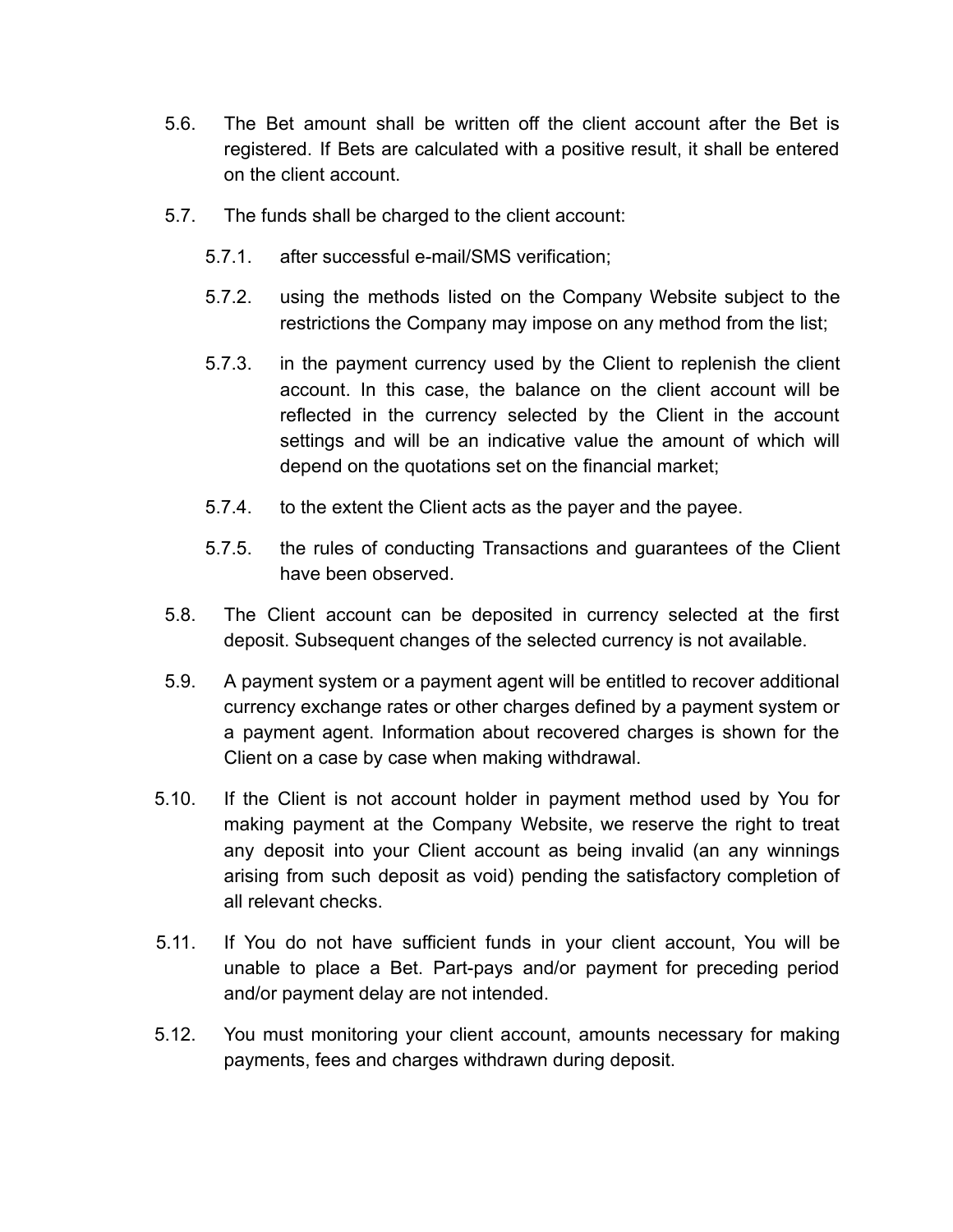- 5.13. The Client is responsible for all fees in respect of the Internet connection, his or her computer and related communication equipment.
- 5.14. The Client does not have the right to make a payment in the event that he is located in the territory wherein gambling is prohibited, for example in the United States, United Kingdom, Turkey, France, Sweden or any other country with similar legal concept.
- 5.15. Depositing money into the client account will be made from one (1) to five (5) business days from the moment of actual receipt of funds to the accounts of the Company.
- 5.16. The Company is entitled to return or void any deposit on its own decision.
- 5.17. The funds will be withdrawn from the client account up to five (5) business days after the Company receives the Client's request, provided the following terms are met:
	- 5.17.1. the client account has enough funds for withdrawal including the fees charged by financial institutions;
	- 5.17.2. the withdrawal request includes the method, currency, and account number used by the Client upon depositing monies into a client account;
	- 5.17.3. the withdrawal request contains all information required to make a money transfer;
	- 5.17.4. the Client is a payer and a payee of monies;
	- 5.17.5. the funds on the client account were used in pursuance of this Agreement;
	- 5.17.6. no force majeure occurs.
- 5.18. The Company shall reserve the right to deny withdrawal by the method indicated in the Client's request and to determine the withdrawal method itself.
- 5.19. If the client account is closed, the funds will be withdrawn by the Company to the accounts from which the client account was replenished. If the Client commits any illegal actions with third party funds, the funds on the account will be blocked and will only be returned to their real owner.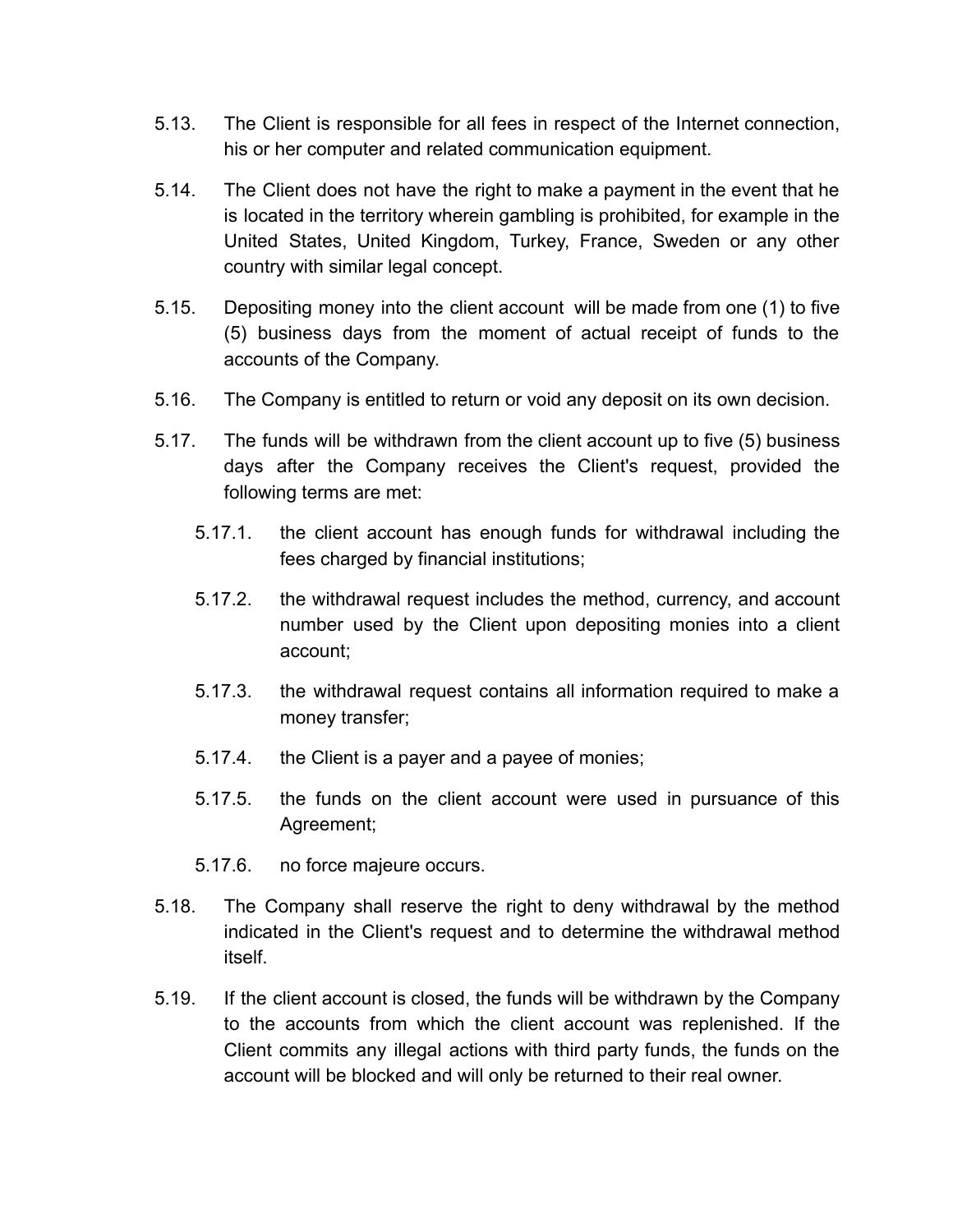- 5.20. Additional terms and rules on withdrawals can be described in the "Limits and fees" section on the Company Website.
- 5.21. For fraud prevention purposes when making payments, including by bank cards or by other payment means, disputing on payments by third parties and investigating such cases, the Company can verify all payments. In such case the Client must provide upon request the following documents:
	- 5.21.1. for establishing your identity and/or verification of your age, your identification documents;
	- 5.21.2. for verification of your address, a bank statement, utility bill, or other documents;
	- 5.21.3. for the validation of a payment transaction or a withdrawal of funds, the documents requested by our partners - payment systems or agents, in accordance with the professional requirements for combating money laundering and illegal financial transactions.
- 5.22. Upon the Company's request, the Client shall provide other documents necessary for the verification of payment (including in the case of a request for a refund). The performance of the refund request can be postponed and/or not satisfied if all the documents necessary for the such performance are not provided, or there are claims of third parties for the amounts on the client account (for example, a return payment on the payment system). If the requested documents are not provided, the Company has the right to suspend the provision of services, including by blocking access to the client account.
- 5.23. Verification process usually may take up to 5 business days, in rare cases longer than this.
- 5.24. We sometimes receive chargeback requests from issuing card providers in relation to accounts. This occurs when a Client claims that the relevant transaction was not undertaken by the Client. If this is claimed by you to your card provider, we have the right to suspend Your Client Account whilst we investigate the chargeback.
- 5.25. If a chargeback request is received, we will contact You to confirm the transaction / investigate the chargeback request. Reminders may be sent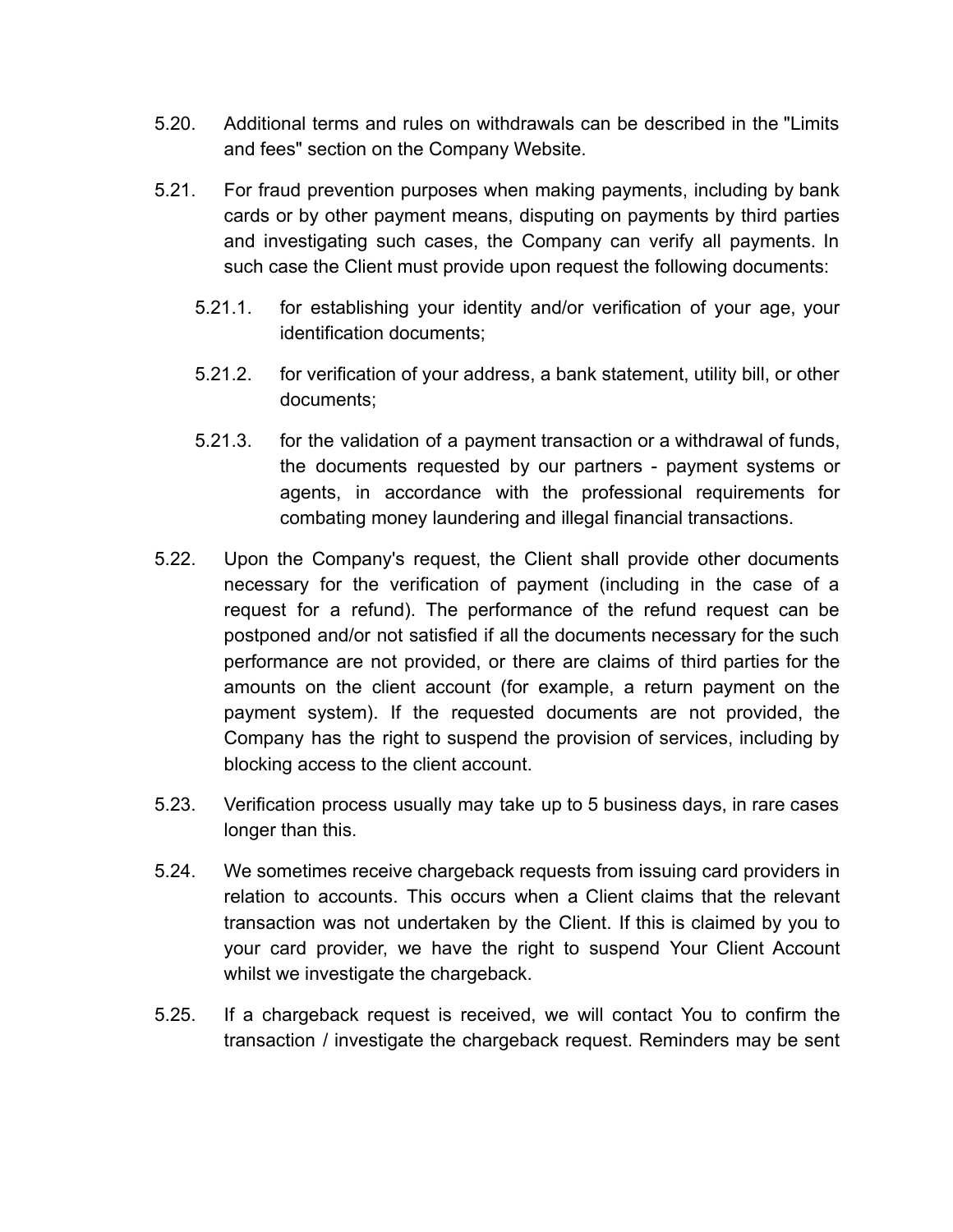should the requested confirmation not be received. If we are unable to contact You, Your Client Account may remain suspended or be closed.

- 5.26. Sadly, not all chargeback requests are valid and can, when made without basis, constitute a fraud / attempted fraud against the Company. In the case of invalid or false chargeback requests, we will close Your Client Account and freeze the funds.
- 5.27. In case any refund is required to be made by the Company, it will only be made to the same account or using the same means of payment the funds were deposited with only in case the refund is required due to breach of the Agreement by the Company. In case that is not possible due to the limitations of the payment means provider - no refund of the deposits is possible.

#### **6. Standard Promotional Terms**

- 6.1.1. Promotional offers may take the form of competition, incentive (for example, bonus offer), prize draws, contest or other form of promotion, or combination of any of these (hereinafter "Promotions"). The form of particular Promotion shall be described in notices communicated by the Company to inform about each Promotion and/or on individual web page of the related Promotion at Company Website. Each Promotion shall be followed by the particular notice.
- 6.1.2. These Standard Promotional Terms (hereinafter Promotional Terms) apply to all Promotions. Promotional Terms apply together with any specific conditions of any Promotion set out on individual web page of the related Promotion at Company Website or in notices of Promotion (hereinafter "Specific Terms"). Except as otherwise provided, Specific Terms of particular Promotion shall prevail followed by these Promotional Terms set out in clause 6 herein and the provisions of the Agreement but only to the extent necessary to resolve such conflict or inconsistency between Promotional Terms and Specific Terms of particular Promotion. By participating in any Promotion, the Client accepts these rules and obliges to follow them.
- 6.1.3. Except as otherwise provided in the notice of Promotion, participation in each Promotion is open to all the Client of Company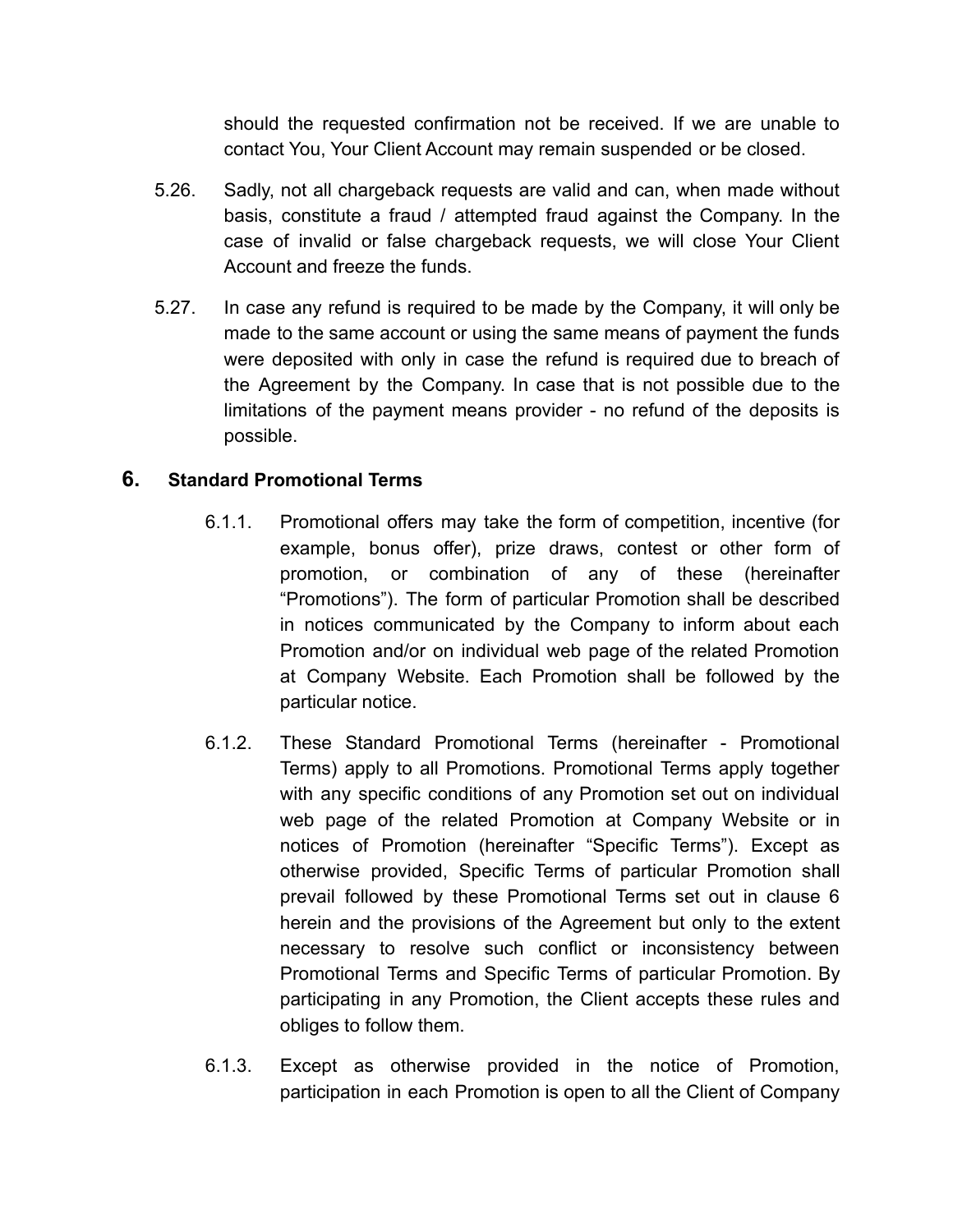Website with limitation to one per person, family, group of recipients or address to whom the Company send the Promotion notice. Unless otherwise indicated in the Promotion notice, it cannot be transferred to third parties. If the Promotion notice is received by those who was not indicated as its recipients, Promotion offer is null and void.

6.1.4. Term of each Promotion will be defined in the applicable Specific Terms. Each Promotion will end automatically at the end of its term. If there is no term of Promotion, such Promotion will end when it is discontinued at Company Website. The Company has the right to change on its own discretion the term of Promotion at any time during its term due to povisions set out in clause 6.4.13 herein.

#### 6.2. **Eligibility**

- 6.2.1. The participate in Promotions the Client must:
	- 6.2.1.1. be 18 (eighteen) years or more. Accounts opened by anyone under the age of 18 will be deleted by the Company.
	- 6.2.1.2. not be a following party: board member, director, officer, employee, consultant or agent of the Company or any of its subsidiaries, parent or associated companies, any of its service providers or vendors, board member, director, officer, employee, consultant or agent of any entities connected with any Promotion, or relatives of any foregoing persons. "Relative" will include a spouse, partner, children, siblings and any person residing in the same place with any foregoing persons.
	- 6.2.1.3. not be a resident of any jurisdictions where it is illegal to participate in promotions and/or win cash prize.
	- 6.2.1.4. participate in any Promotion only once unless otherwise specified in related Specific Terms of Promotion. The fulfillment of this condition shall be checking by the Company through following: IP-address, email, cookies (if applicable), phone number, coincidence of paying account, shared computer (computer with public access).
	- 6.2.1.5. be resident and/or located on the territories of a particular country as set out in the applicable Specific Terms.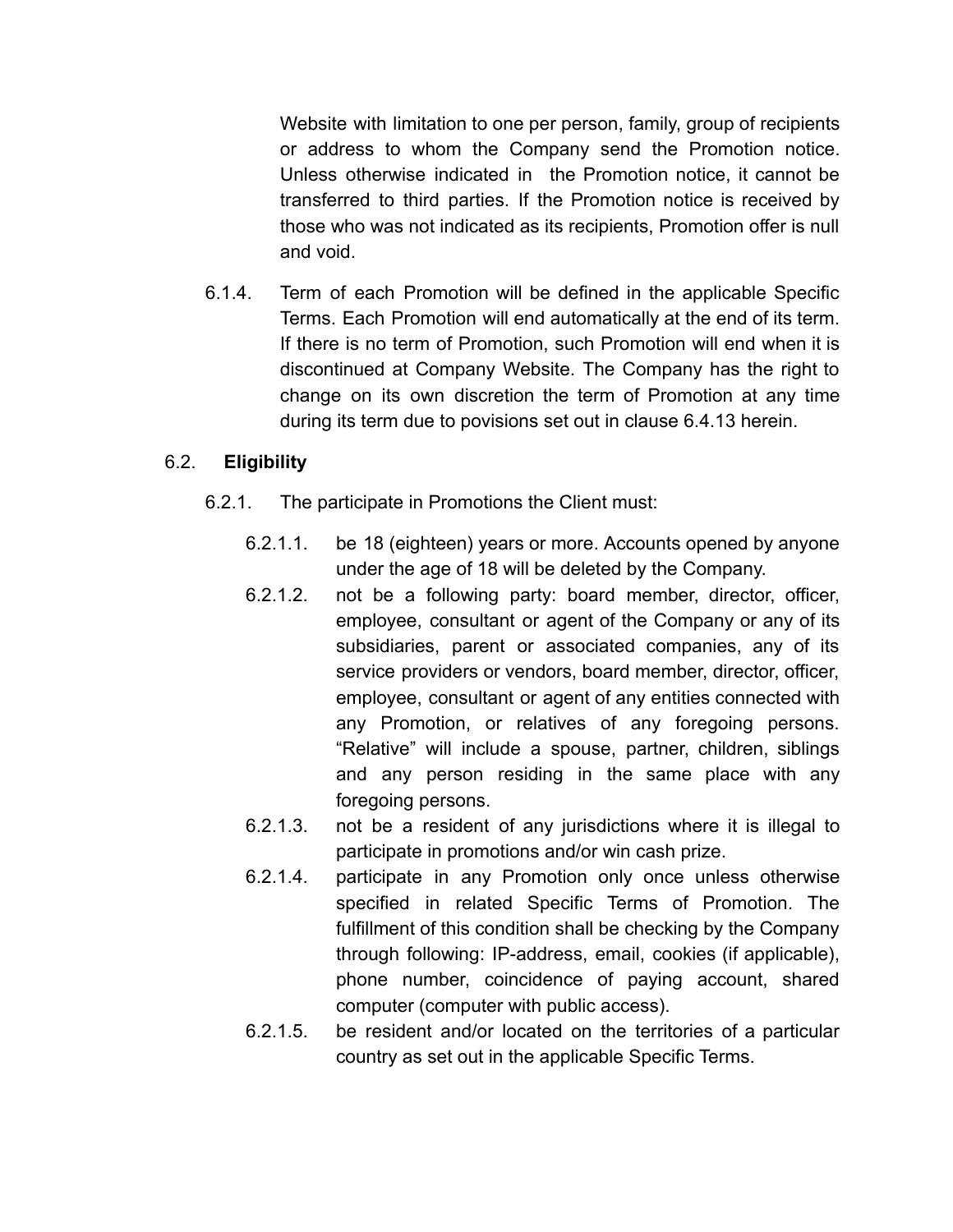- 6.2.1.6. legally use Company Website and its services due to this Agreement.
- 6.2.2. Participation in Promotion is voluntary.
- 6.2.3. Promotions are under the Company's discretion. The Company reserves its right to limit participation in a particular Promotion only to Clients who met particular requirements. The Company is entitled to restrict at its sole discretion the number of applications for participation in Promotions in which multiple participation is permitted.
- 6.2.4. The Company is entitled to notify a Client about his/her ban to participate in Promotions. Such ban shall not apply to Promotions in which a Client is participating at the time of receiving of respective ban notification except in cases when the Client has violated the mandatory requirements for participation in the Promotion. If the Client does not comply with such requirements, the Company is entitled to look for the return of any bonus, payment, award or other prize including from such Client's account.

#### **6.3. Fraud. Multiple accounts**

- 6.3.1. The Company is entitled, at its sole discretion, to disqualify any Client who committed a fraud or falsified or attempted to falsify the participation process or the progress of any Promotion, or violated this Agreement, Promotional Terms and/or Specific Terms, or who can, in a reasonable opinion of the Company, damage the Company's reputation and brand or reputation of any company of our group.
- 6.3.2. Fraud, multiple accounts, multiple entries, circumvention of measures to prevent fraud and/or unauthorized access/entry, participation which violates Promotional Terms are prohibited.
- 6.3.3. The Company reserves the right to exclude from Promotions any participant and to ban use of Company Website if the Company considers that a Client has tried to enter by using more than one accounts or engaged in any fraudulent or illegal activity (including activity that violates domestic laws) whether or not the Client would or might won a prize. The Company reserves the right to delete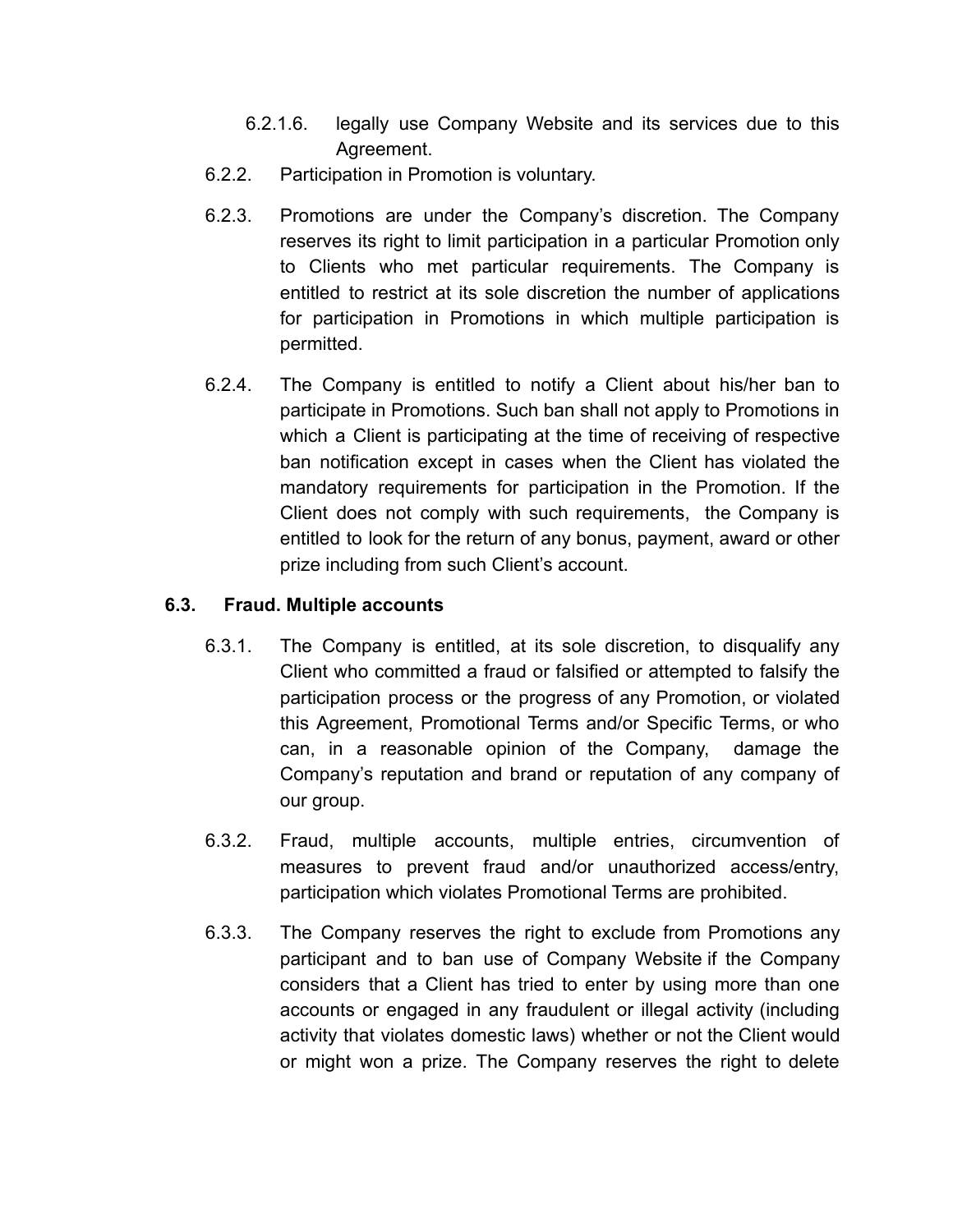accounts and refuse to pay bonus/prize or other incentives of Promotions if the Client used multiple entries/accounts.

#### 6.4. **Release and withdrawal of bonuses**

- 6.4.1. Bonuses may be released as real-money sum or another kind of incentive. The Company is entitled to control the use of bonuses before the Client is able to withdraw a sum of a bonus.
- 6.4.2. Any bonus or reward issued is valid for a period set out in Specific Terms or in description to bonus/reward issued. In the event of any conflict between bonus/reward period specified for one and the same bonus/reward in Specific Terms and in description of the issued bonus/reward, the bonus/reward period set out in description will prevail. The Company is entitled to withdraw from the Client's account any remaining/unused bonus/reward unless otherwise stated in Specific Terms of each Promotion.
- 6.4.3. All bonuses credited shall be accepted unless otherwise indicated in Specific Terms. Once accepted, a bonus will be credited to the relevant Client's account.
- 6.4.4. The Company reserves the right to set out, at its sole discretion, any additional limitations and requirements on release and/or withdrawal of a bonus in Specific Terms of each Promotion.
- 6.4.5. The Client may only withdraw any funds from his/her account obtained via bonus/incentive when the Client has met the betting restrictions applicable to that bonus/incentive offer.
- 6.4.6. In the event that the Client withdraws funds in respect of which the Client has received or has the right to receive a bonus, without having met any applicable additional limitations and requirement on release and/or withdrawal of a bonus or general eligibility criteria, the Client shall be deprived of the entire bonus and any winnings resulting from this bonus. In this case the Company shall be entitled to deduct this sum from the relevant Client account.
- 6.4.7. Subject to clause 6.4.5 herein, unless otherwise indicated in the applicable Specific Terms, all real money bonuses shall be paid into account of qualifying Clients within the period determined by the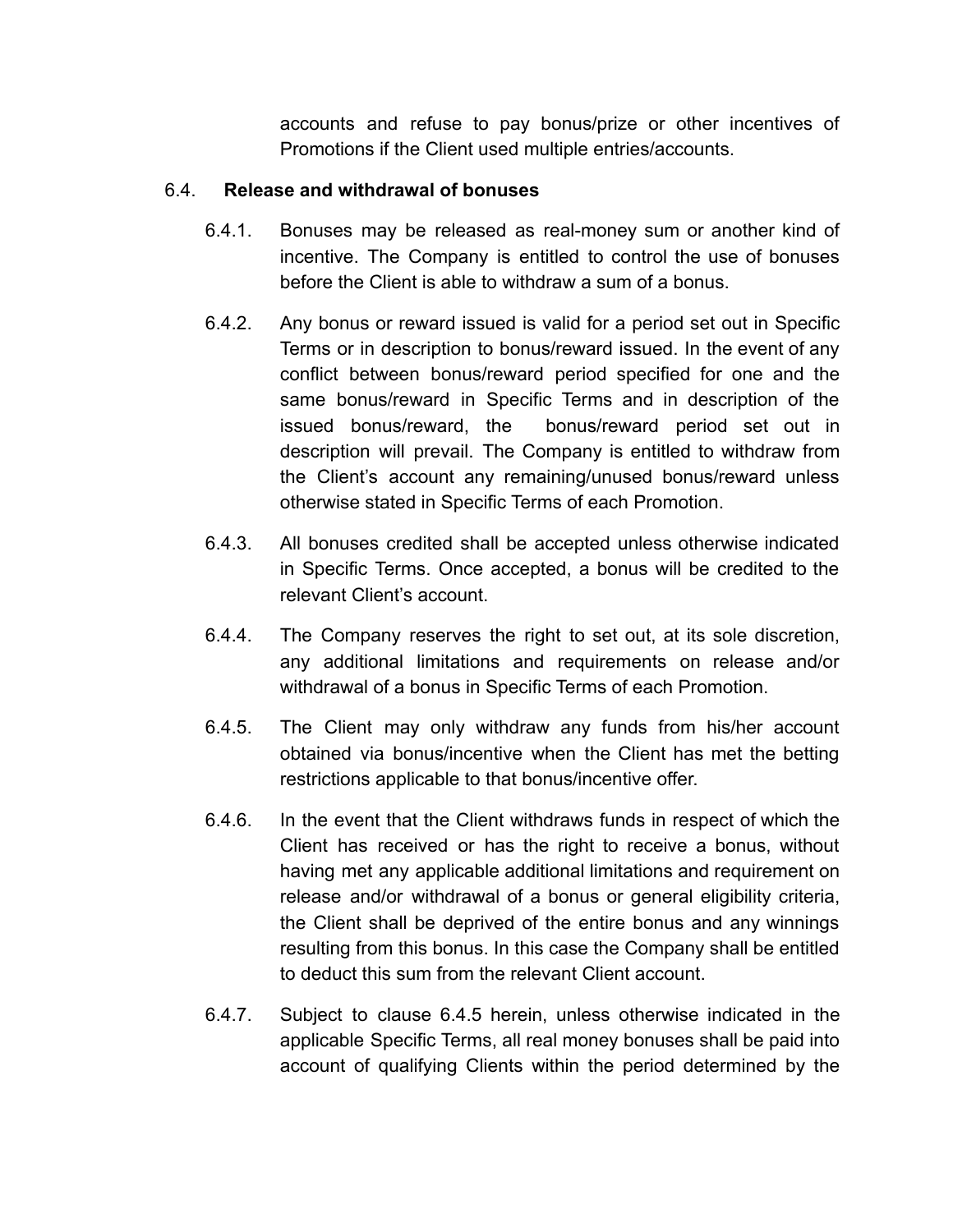Company on its own discretion or specified in Specific Terms of each Promotion.

- 6.4.8. All Company's offers and bonuses are intended for recreational players only. Any activity which unfairly exploits or manipulates one or more bonuses or promotions offered by the Company, is strictly forbidden. In case where a player or a group of players engage(s) in Prohibited Play in respect of a promotion, the Company may, in its sole discretion: limit the eligibility of those player(s) to participate in the relevant promotion; amend the terms of any bonus or offer; cancel and forfeit that player's or that group of players' offer, bonus eligibility, bonus amount and any associated bonus winnings at any time in respect of that promotion; charge an administration cost on the player up to the value of the deposit bonus or additional payment to cover administrative costs incurred by the Company with respect to any breach of these Bonus Terms to a reasonable level. In any of the above cases where the Company has made a decision that a player is to lose an entitlement to any bonus or bonus winnings following any Prohibited Play, the Company shall provide the player with an explanation of the relevant Prohibited Play in which the player has been engaged.
- 6.4.9. In the event that more than one real money bonus or any excess payment is accidentally paid to a qualifying Client, the Company reserves the right, without prejudice to any other rights under the Promotional Terms, to seek return of the amount of any additional real money bonus or payment from that Client's account.
- 6.4.10. To protect against unfair use of bonuses, the Company reserves the right, at its sole discretion, to apply a maximum bet per round per any valid game to bonus funds and the triggering deposits relating to bonus funds. Any Client found to be abusing such maximum bet limits will lose the entire bonus including any remaining bonus funds and any winnings earned from it.
- 6.4.11. The Company accept no liability in relation to the Client's participation (or inability to participate) in any Promotion, including without limitation any use (or inability to use) any prize to the maximum extent authorized by law, except that the Company does not exclude its liability for personal injury or death caused by the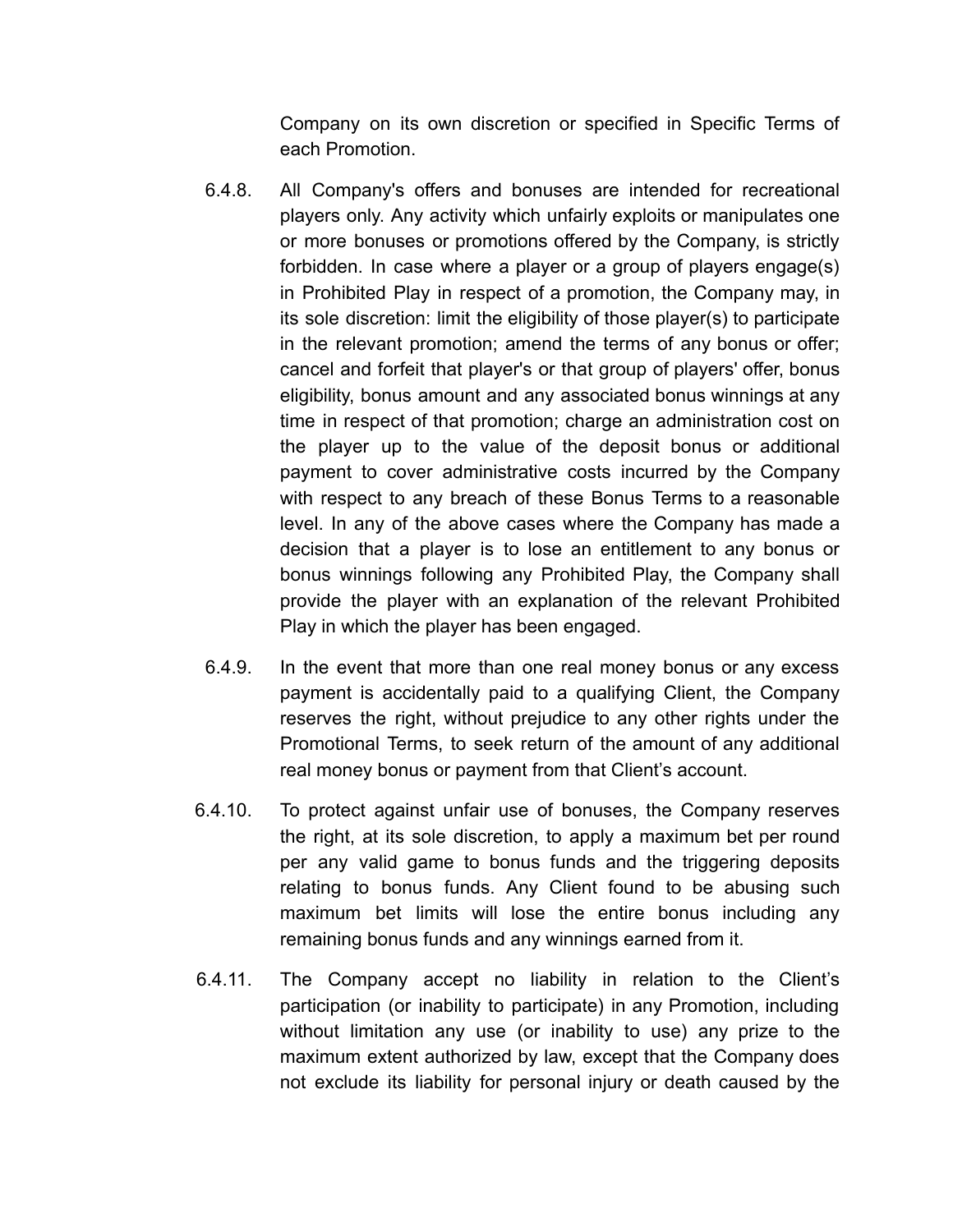Company's negligence or for fraudulent misrepresentation or any other liability that may not be limited or excluded by law.

- 6.4.12. If any Promotion cannot be executed as planned including due to technical problems or circumstances beyond our control, the Company shall incur no liability and no bonus, payment or prize will be awarded.
- 6.4.13. The Company is entitled to alter, discontinue or terminate any Promotion or any aspect of it at any time, with or without notice, for any reason, including without limitation if there are any printing, production, distribution or any other error in any Promotion communication or on Company Website, or any error in the preparation for or conduct of any Promotion affecting the result of Promotion or the number of participants or the value of claims.
- 6.4.14. The Company's decision on all matter shall be final and no correspondence shall be entered into.
- 6.4.15. The laws of Curaçao apply to all Promotional Terms. Any disputes or conflicts between the Client and the Company related to or arising of Promotional Terms or any Promotion shall be dealt by the courts of Curaçao.
- 6.4.16. If these Promotional Terms or any applicable Specific Terms are translated into a language other than English, the English version shall prevail where there is any inconsistency.
- 6.4.17. For any questions related to Promotional Terms, please contact our support service in the Chat.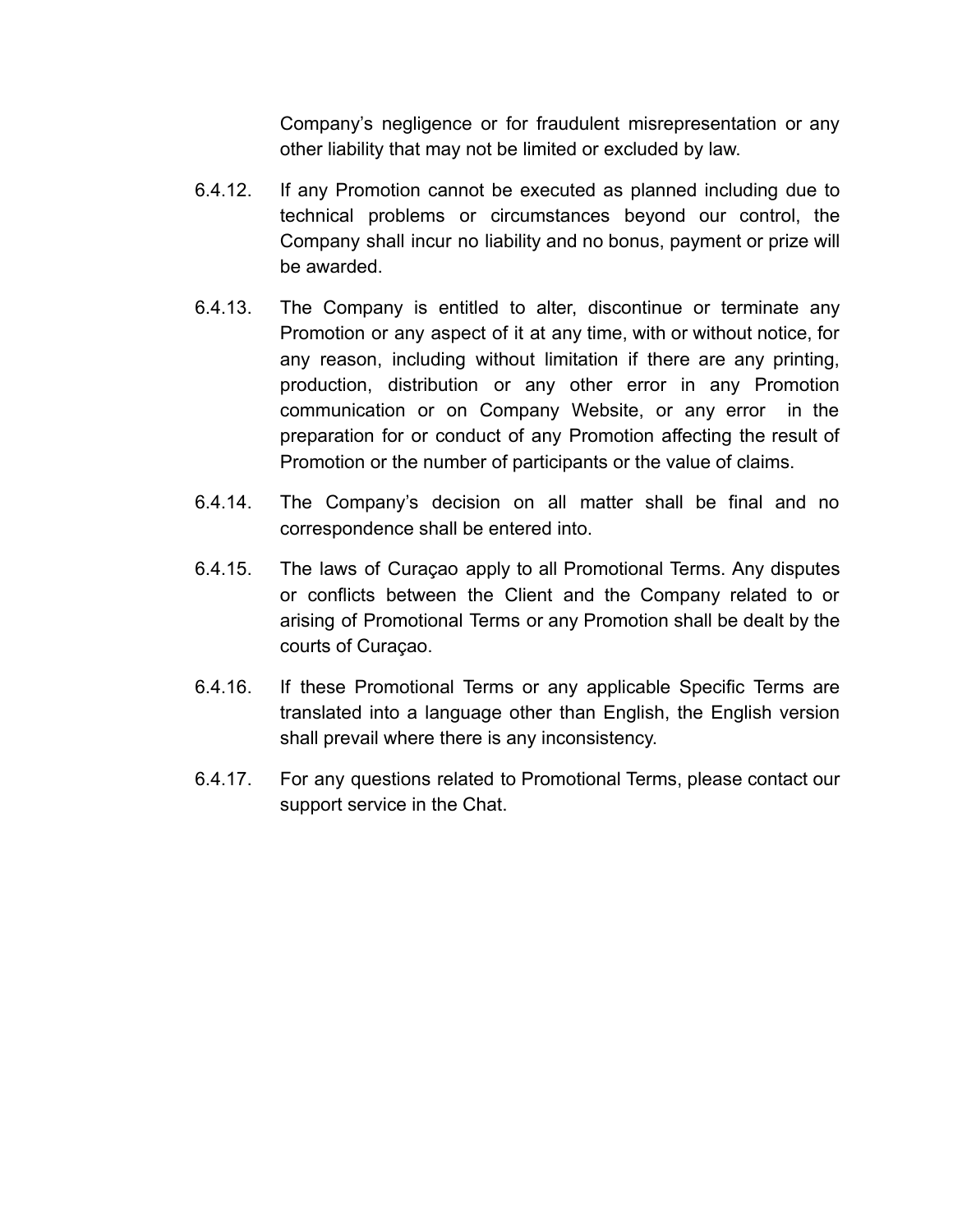# **7. Limitation of Liability**

- 7.1. The Company provides any information pertaining to sport events, including, but not limited to, news, interviews with experts, and research results, for information purposes only. The Company shall not be responsible for the validity of this information or the Client's decisions relying on it.
- 7.2. The Company shall not be responsible for any damages or losses incurred by the Client in the following instances without limitation:
	- 7.2.1. hardware, software, or communication failures on the Client's side;
	- 7.2.2. failure by the Company to meet its obligations as a result of force majeure;
	- 7.2.3. failure by bank or other financial institutions to meet their obligations to the Company and/or the Client;
	- 7.2.4. access by third parties to telephones, e-mails, personal data, information about the client account or the Client's password resulting from the Client's negligence in their handling or faults in the communication means used to transfer the same;
	- 7.2.5. changes in exchange rates.
- 7.3. The Company does not control nor assume any responsibility for any third party websites that contain illegal or defamatory content and that might include a link to our websites or URLs. The Company does not accept any responsibility from third party websites that contain content such as, but not limited to:

7.3.1. Adult Entertainment;

7.3.2. Child Pornography;

7.3.3. Drug Paraphernalia;

7.3.4. Internet Gun Sales;

7.3.5. Unlicensed Forex brokers;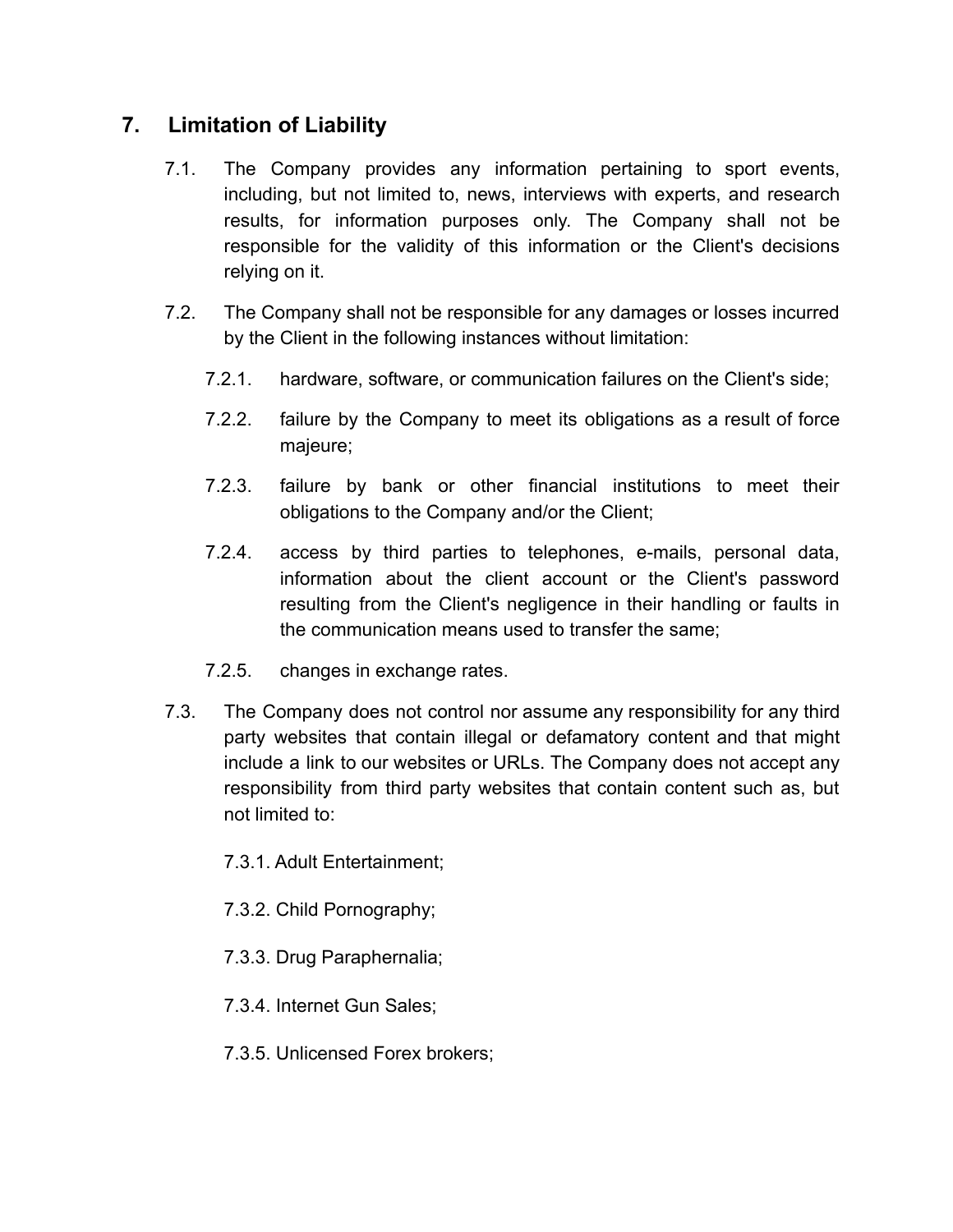- 7.3.6. Sexual Encounter Firms;
- 7.3.7. Unlicensed Money Transmitters;
- 7.3.8. Ammunition Sales;
- 7.3.9. Escort Services;
- 7.3.10. Firearms/Fireworks Sales;
- 7.3.11. Government Grants;
- 7.3.12. Home Based Charities;
- 7.3.13. Loans or other financial services;
- 7.3.14. Pharmaceutical Sales;
- 7.3.15. Pornography;
- 7.3.16. Telemarketing;
- 7.3.17. Tobacco Sales.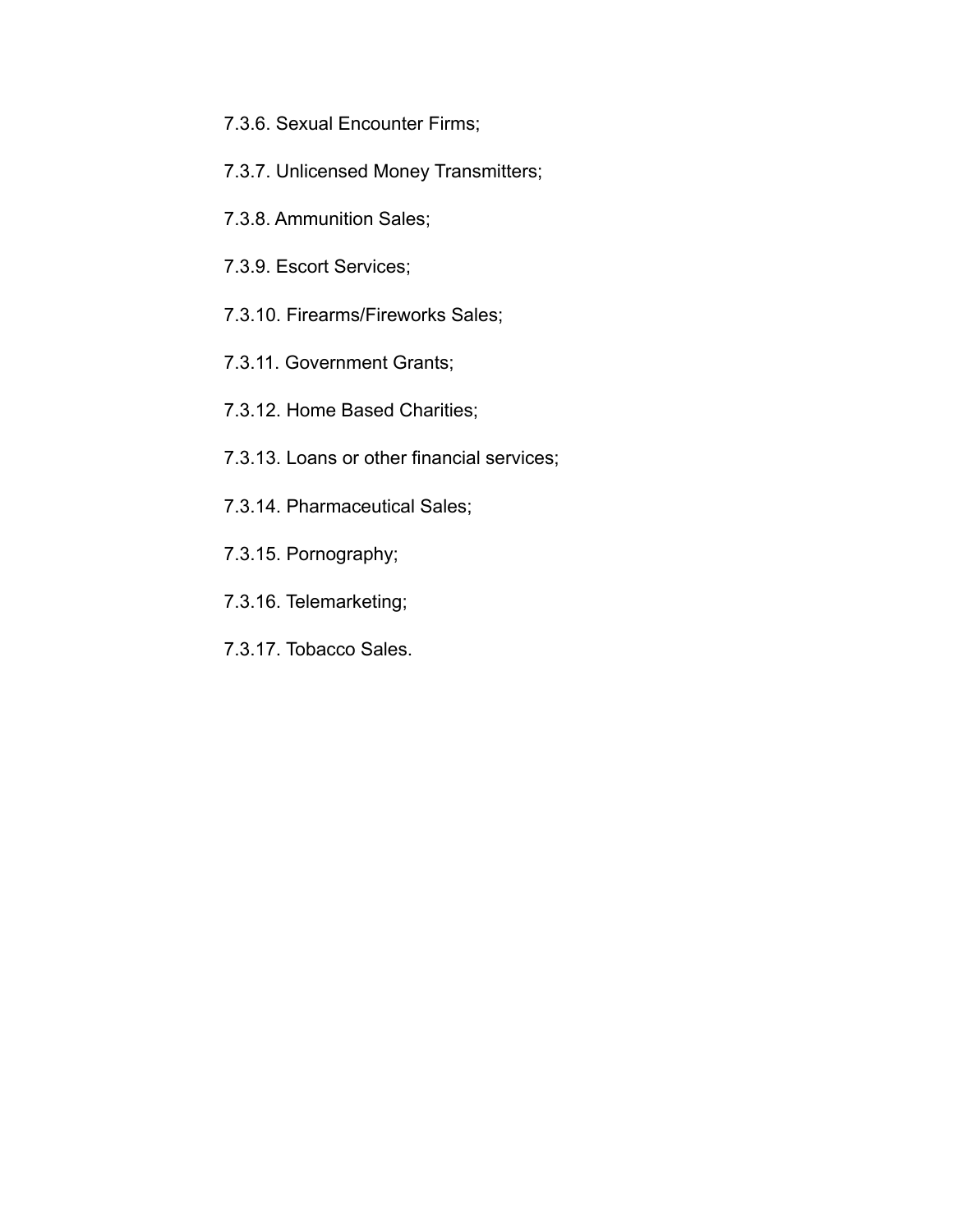- 7.4. The Company shall not be held liable for:
	- 7.4.1. any actions/omissions or orders of the Client within the framework of this Agreement;
	- 7.4.2. any indirect or non-material damages, lost profit or opportunities, losses, or expenses that could be incurred by the Client as a result of this Agreement;
	- 7.4.3. any errors contained in the information about the bets.

#### **8. Guarantees**

- 8.1. The Client acknowledges and guarantees to the Company that:
	- 8.1.1. the Client has carefully read and understood all the provisions of this Agreement and other documents published on the Company Website:
	- 8.1.2. the Client has provided all necessary information and materials at the Company's request;
	- 8.1.3. the information provided by the Client to the Company is true, accurate and complete, and the documents are authentic and valid as of the date of their provision. The Client shall inform the Company of any changes in the submitted information or documents within five (5) business days after they are made;
	- 8.1.4. The Client shall use reasonable efforts to protect its personal data, including access to the Client's Personal Account. The Company shall not be held liable for the loss of the above personal data;
	- 8.1.5. The Client may enter into this Agreement, give orders to the Company and perform their obligations to the Company and third parties in accordance with the laws of the country the Client is a citizen of and the agreements made between the Client and third parties;
	- 8.1.6. The Client shall act in their own name and in their own interests;
	- 8.1.7. The funds on the client account are legally received and are free from any third party claims;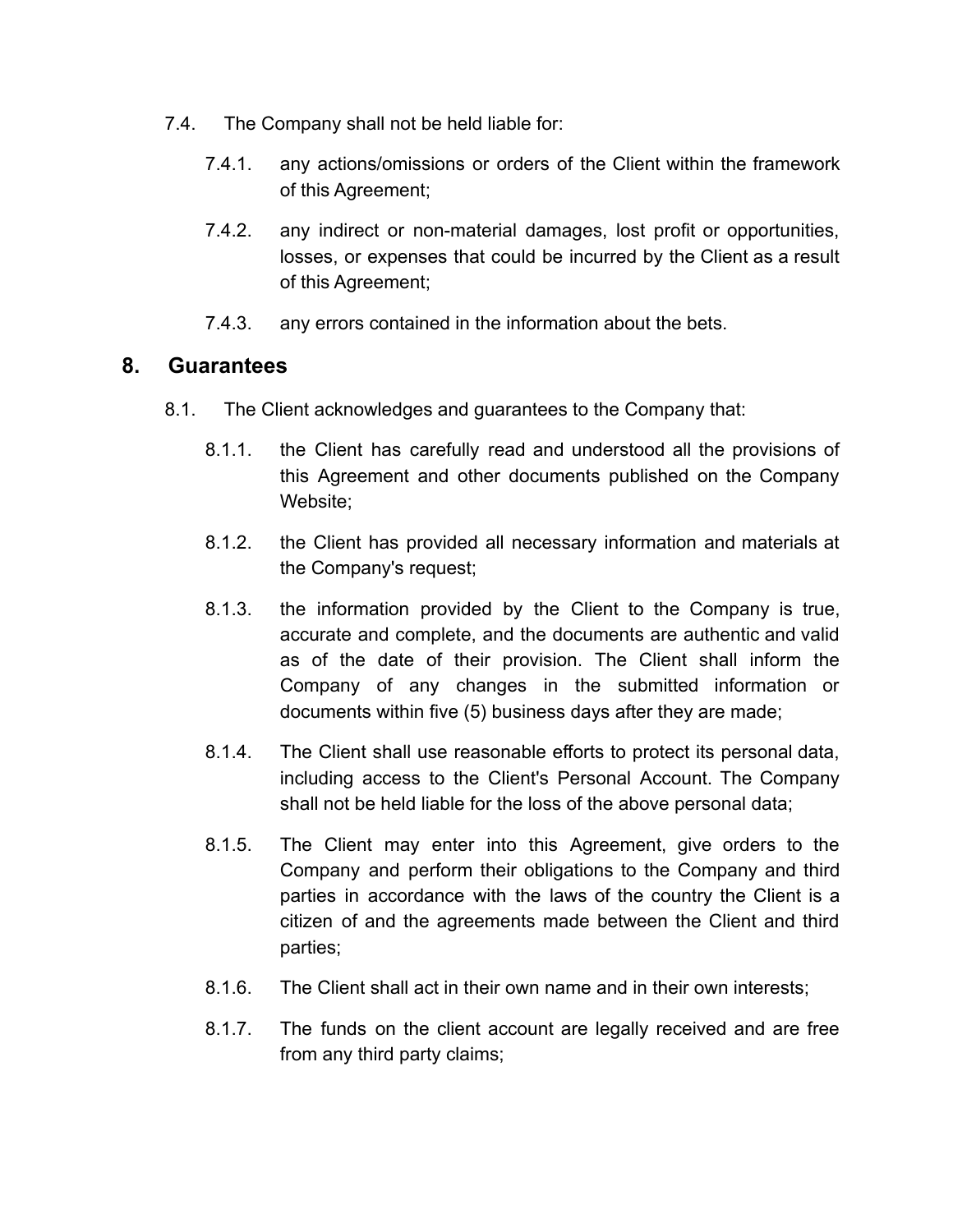- 8.1.8. The Client shall individually bear the obligations to pay the fees imposed by financial institutes, tax or other mandatory payments, unless this Agreement provides otherwise;
- 8.1.9. The Client is not a participant of the Matches for the Events of which the Client makes Bets;
- 8.1.10. The Client is a person of full age.

#### **9. Communication**

- 9.1. The means of communication between the Company and the Client hereunder shall be:
	- 9.1.1. Company website;
	- 9.1.2. E-mail;
	- 9.1.3. Personal Account.
- 9.2. Any message sent to the Client shall be deemed received:
	- 9.2.1. Within 1 hour after it is published on the Company Website;
	- 9.2.2. Within 1 hour after it is sent by e-mail;
	- 9.2.3. Immediately after sending in case of using the internal mail in the Personal Account.
- 9.3. The Client acknowledges and agrees that the Company may communicate with the Client using the details provided by the Client upon registration on the Website or updated later based on the information provided by the Client.

#### **10. Force Majeure**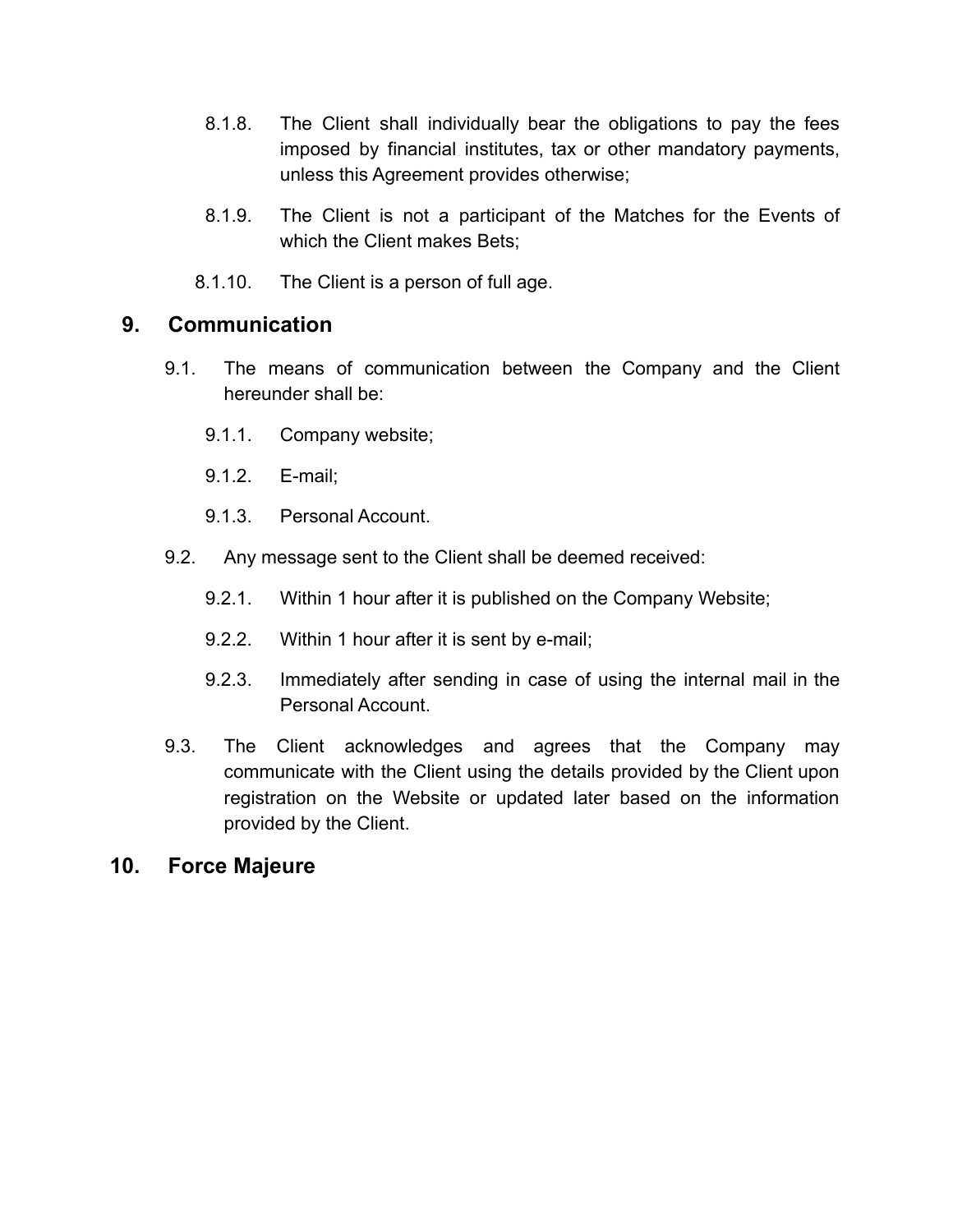- 10.1. The parties shall be relieved from liability for failure or improper fulfillment of their obligations arising out of this Agreement due to force majeure, including, without limitation, natural disasters, fires, anthropogenic accidents or disasters, accidents on engineering structures or utilities, ddos attacks, mass disorders, military actions, acts of terrorism, riots, civil commotion, strikes, economic and political crises, regulations of state and local authorities preventing the Parties from fulfilling their obligations hereunder, waiver by third parties of their obligations, i.e. extraordinary and insuperable circumstances under given conditions occurring after the effective date hereof.
- 10.2. If the Company assumes there are any force majeure circumstances, it may without any preliminary approval:
	- 10.2.1. suspend accepting Bets;
	- 10.2.2. suspend accepting clients' orders;
	- 10.2.3. suspend or change the application of some or all provisions of this Agreement that cannot be implemented due to force majeure;
	- 10.2.4. block the client account.
- 10.3. Save as directly provided hereunder, the Company shall not be held liable for any damage or losses incurred because of its failure to perform or improper performance of any contractual obligations as a result of force majeure.

### **11. Dispute Resolution Procedure**

- 11.1. Any disputable situations arising between the Company and the Client shall be settled out of court.
- 11.2. The Party claiming an infringement upon its rights may send a complaint to the other Party's e-mail provided there is information about Match results from official sources.
- 11.3. The complaint with respect to a Bet shall be submitted within five (5) business days after the person learned or must have learned about the alleged infringement of rights.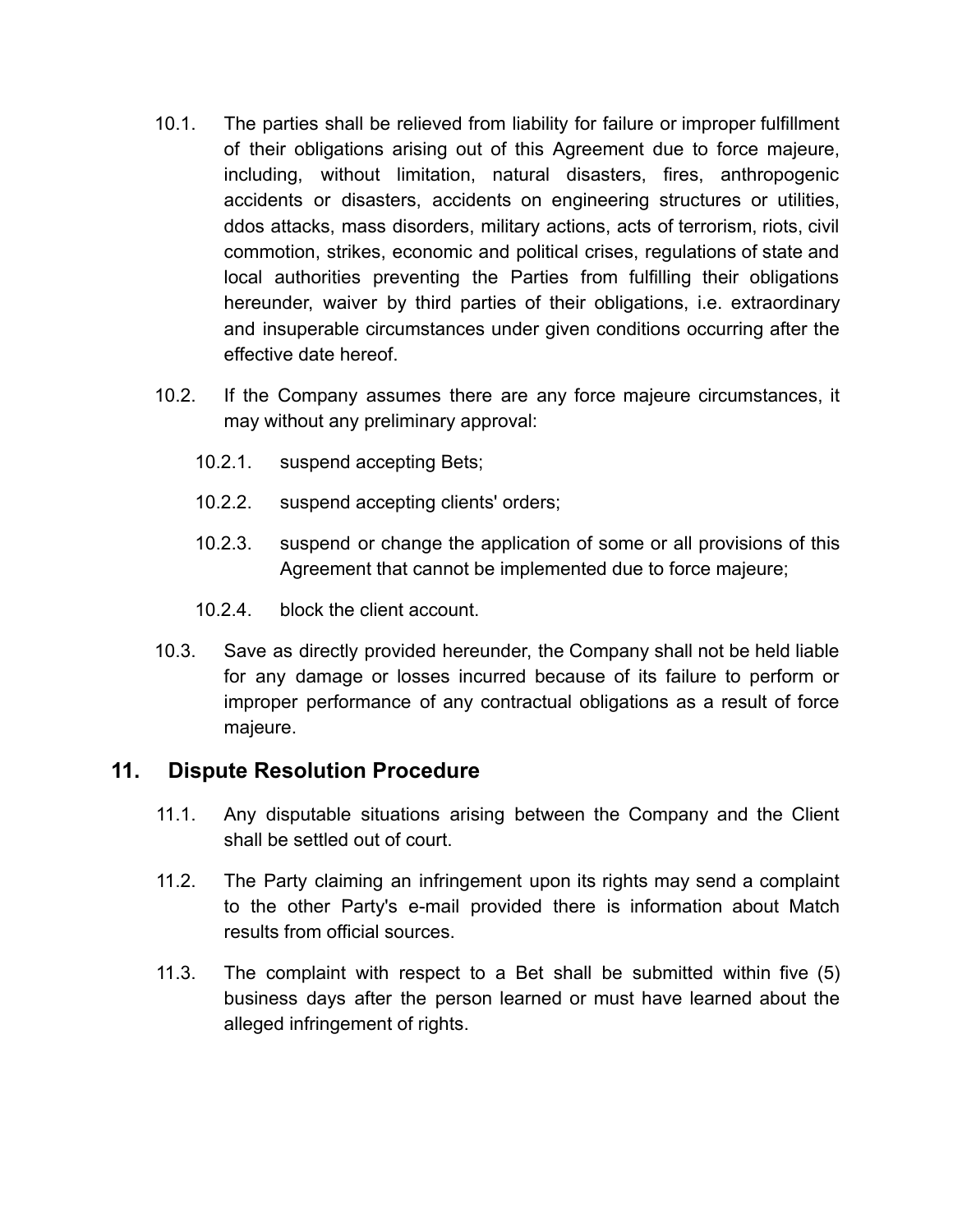- 11.4. The Company shall confirm receipt of the Client's complaint by e-mail to be sent within five (5) business days from after the complaint is received. The Company shall consider the complaint and make a decision within twenty (20) business days of its receipt.
- 11.5. Clients' complaints shall be considered based on the information available to the Company and the official sources of sport events. The information provided by other companies shall not be taken into account or considered.
- 11.6. If internal inspections conducted by the Company's specialists reveal any signs of illegal actions by the Client, the Company may cancel all registered Bets, block the Client's account, and conduct an additional investigation of such actions, in particular request documents from the Client as may be required for such investigation. If the investigation proves that the Client has not committed any illegal actions, the client account will be unblocked. In other cases, including, but not limited to, non-provision, or provision of an incomplete package of documents, or other attempts by the Client to prevent the additional investigation, the Company may close the Client's account and apply to law-enforcement authorities. This investigation may take up to 30 business days, in some exceptional cases more than 30 business days.
- 11.7. In disputable situations having no precedents, the Company shall reserve the right to make decisions based on its accumulated knowledge and experience.

# **AML Policy Anti Money Laundering Policy**

#### **Introduction**

1. Company organises sportsbetting via the product website (hereinafter the **Website**). The Company is required to have in place adequate measures to prevent its systems from being used for the purposes of money laundering, terrorist financing or any other criminal activity.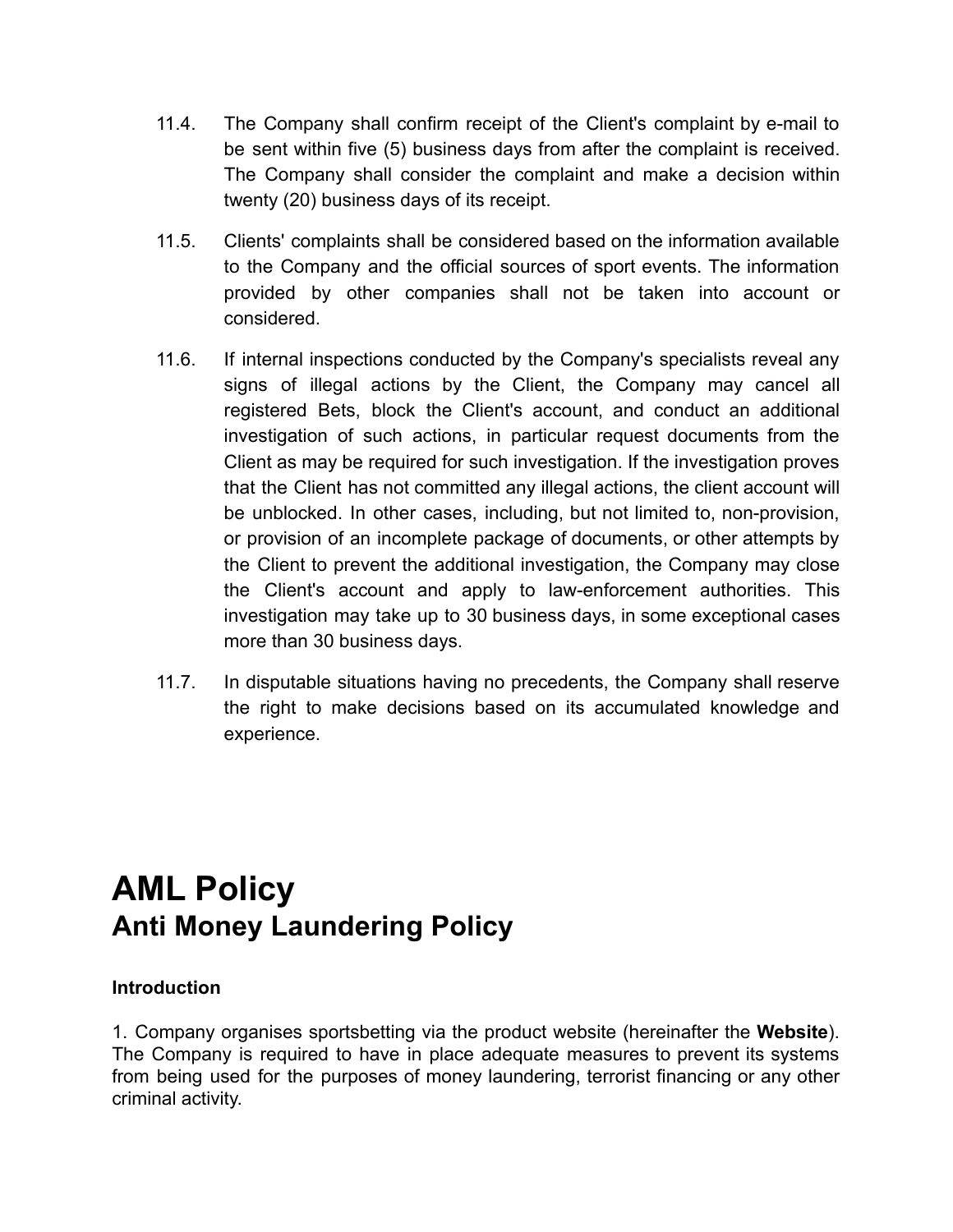#### **Objective of the Policy**

1. The Company is fully committed to be constantly vigilant to prevent money laundering and combat the financing of terrorism in order to minimise and manage risks such as the risks to its reputational risk, legal risk and regulatory risk. It is also committed to its social duty to prevent serious crime and not to allow its systems to be abused in furtherance of these crimes.

2. The Company will endeavour to keep itself updated with developments both at national and international level on any initiatives to prevent money laundering and the financing of terrorism. It commits itself to protect, at all times, the organisation and its operations and safeguards its reputation and all from the threat of money laundering, the funding of terrorist and other criminal activities.

#### **Obligations**

In order to adhere to the requirements of the prevention of money laundering, the regulations and any guidance notes the Company shall as a minimum:

• appoint one of its senior officers as the designated Money Laundering Reporting Officer (MLRO) whose responsibilities will include the duties required by the laws regulations and guidance notes.

• take reasonable steps to establish the identity of any person for whom it is proposed to provide its service. For this purpose the process for the registration of Clients provided for under the General Terms and Conditions provides for the due diligence process that must be carried out before the opening of a Client Account.

• keep at all times a secure online list of all registered Clients.

• retain identification and transactional documentation as defined in the laws regulations and guidance notes.

• provide initial and ongoing training to all relevant staff so that they are aware of their personal responsibilities and the procedures in respect of identifying Clients, monitoring Player activity, record-keeping and reporting any unusual/suspicious transactions.

• ensure that this policy is developed and maintained in line with evolving statutory and regulatory obligation and advice from the relevant authorities.

• examine with special attention, and to the extent possible, the background and purpose of any complex or large transactions and any transactions which are particularly likely, by their nature, to be related to money laundering or the funding of terrorism.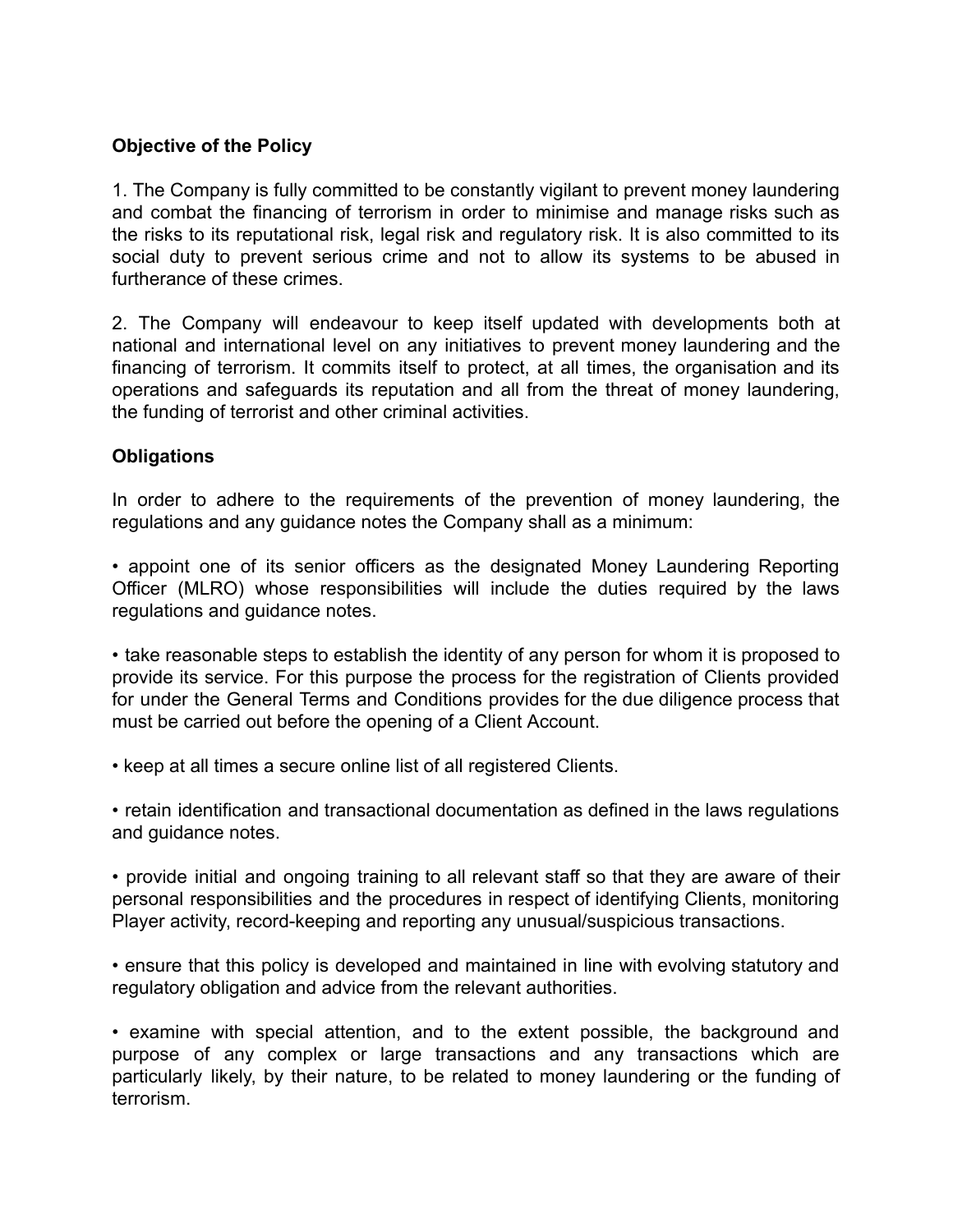• report any suspicion or knowledge of money laundering of terrorism financing to the MLRO and, if need, be to the respective Financial Intelligence Analysis Unit (FIAU) responsible for the collection, collation, processing, analysis and dissemination of information with a view to prevent money laundering and combat the funding of terrorism.

• cooperate with all relevant administrative, enforcement and judicial authorities in their endeavour to prevent and detect criminal activity.

#### **Moreover, the Company shall:**

• not accept to open anonymous Accounts or Accounts in fictitious names such that the true beneficial owner is not known.

• not accept cash from Clients. Funds may be received from Clients only by any of the following methods: credit cards, debit cards, electronic transfer, wire transfer cheques and any other method.

- not register a Client who is under eighteen (18) years of age.
- only register a single account in the name of a particular person: multiaccount practices are strictly prohibited.

• transfer payments of winnings or refunds back to the same route from where the funds originated, where possible.

• not accept a wager unless a User Account has been established in the name of the Client and there are adequate funds in the Account to cover the amount of the wager.

• not accept a wager unless the funds necessary to cover the amount of the wager are provided in an approved way.

• not accept Clients residing or playing from non-reputable jurisdictions.

• not make a payment in excess of two thousand Euro ( $\epsilon$  2,000) out of a User Account to a Client until the Client's identity, age and place of residence have been verified.

• where it deems necessary, verify creditworthiness of the Client with third parties who previously provided any information on the Client.

• if it becomes aware that a person has provided false information when providing due diligence documents, not register such person. Where that person has already been registered, the Company shall immediately cancel that person's registration as a Client with the Company.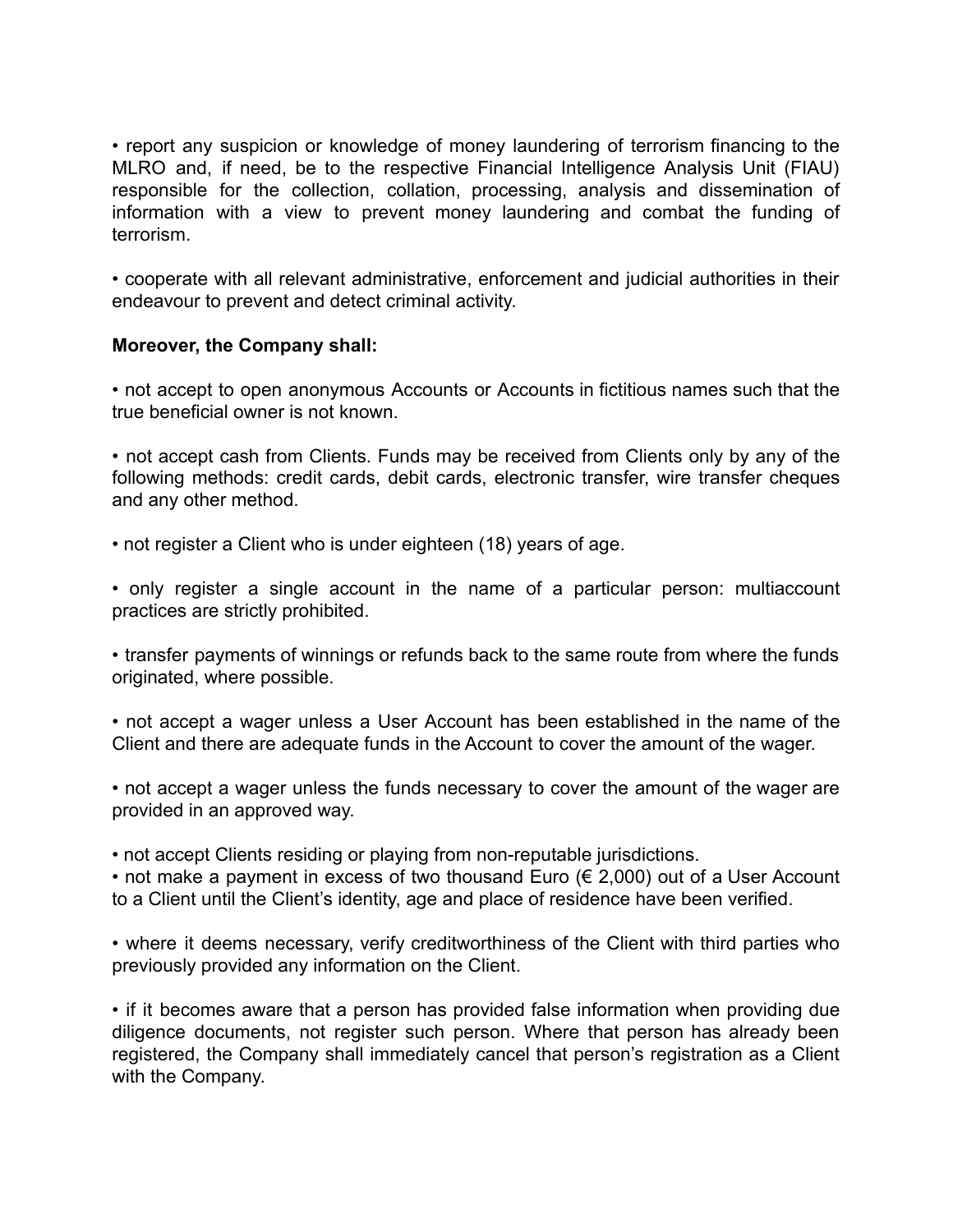#### **MINOR PROTECTION**

By registering on the Website and placing a bet you confirm that you have reached the age of 18 or the age required for this type of activity as the minimum or higher age limit at the jurisdiction of your location. By clicking "Join now", you acknowledge that you are confirming that you are 18 or the required age and indicate your acceptance of our terms and conditions.

The Company does not permit anyone under the age of 18 to open a Client Account or utilise any of the services the Company provides. We take our responsibility in this matter extremely seriously.

The Company reserves the right to verify any Client's age and to exclude Clients from its services if there are doubts regarding the attainment of the required age. As part of the registration process, individuals are from time to time required to provide a copy of the Client Account holder's driver´s license to prove the Client is 18 or older.

The Company instructs Clients who have any minors living in their household to review the following parental control software links, which could prove a useful tool, regarding control and restrictions of the content accessible on the devices they have access to, such as:

<https://www.netnanny.com/>

<https://www.cyberpatrol.com/>

<https://www.cybersitter.com/>

https://www.saferinternet.org

Also those who have minors living in your household, please do not save your login details so that anyone using the computer can access these or use these. We also advise you not to have your child access your identity documents or bank cards without your knowledge.